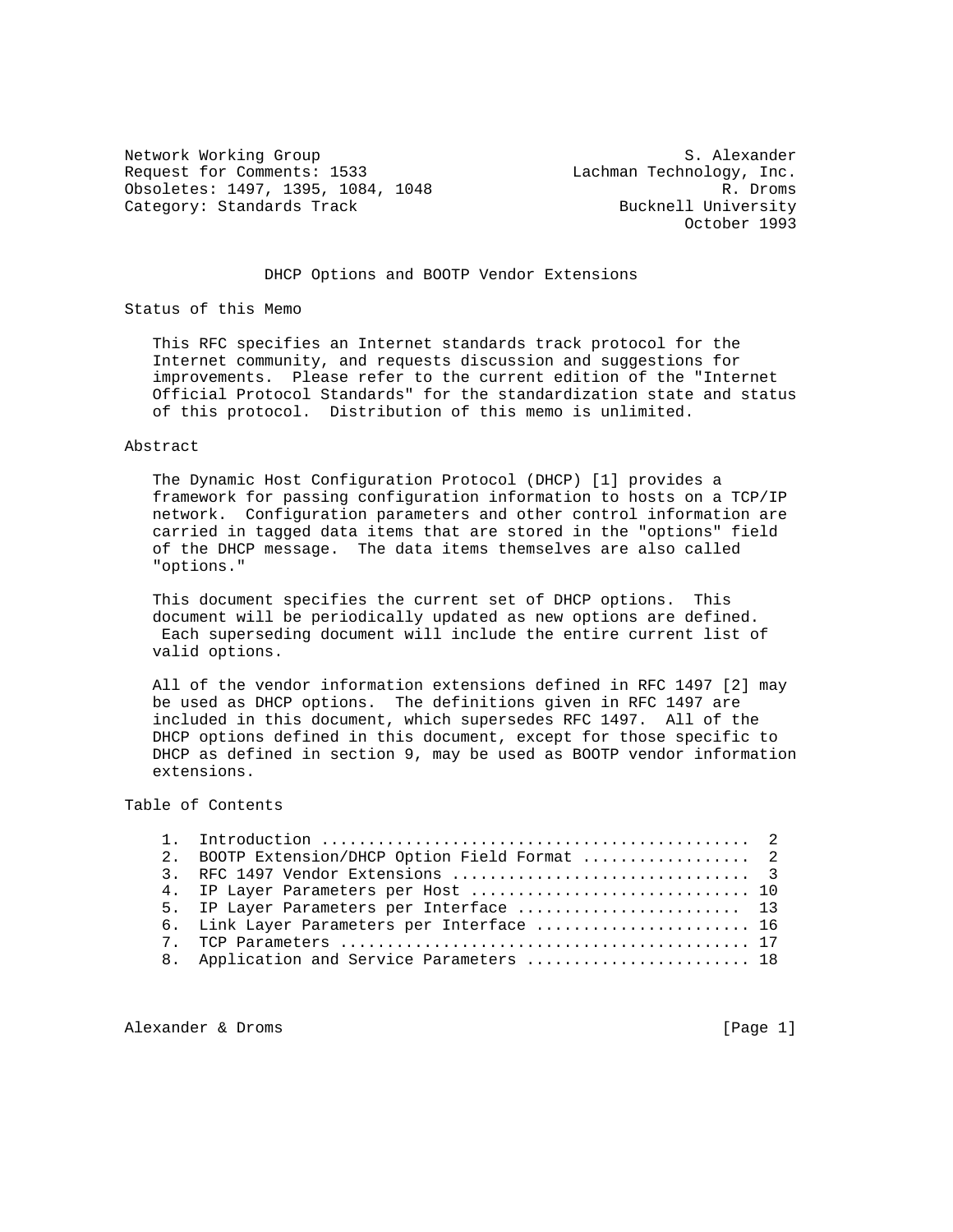1. Introduction

 This document specifies options for use with both the Dynamic Host Configuration Protocol and the Bootstrap Protocol.

 The full description of DHCP packet formats may be found in the DHCP specification document [1], and the full description of BOOTP packet formats may be found in the BOOTP specification document [3]. This document defines the format of information in the last field of DHCP packets ('options') and of BOOTP packets ('vend'). The remainder of this section defines a generalized use of this area for giving information useful to a wide class of machines, operating systems and configurations. Sites with a single DHCP or BOOTP server that is shared among heterogeneous clients may choose to define other, site specific formats for the use of the 'options' field.

 Section 2 of this memo describes the formats of DHCP options and BOOTP vendor extensions. Section 3 describes options defined in previous documents for use with BOOTP (all may also be used with DHCP). Sections 4-8 define new options intended for use with both DHCP and BOOTP. Section 9 defines options used only in DHCP.

 References further describing most of the options defined in sections 2-6 can be found in section 12. The use of the options defined in section 9 is described in the DHCP specification [1].

Information on registering new options is contained in section 10.

2. BOOTP Extension/DHCP Option Field Format

 DHCP options have the same format as the BOOTP "vendor extensions" defined in RFC 1497 [2]. Options may be fixed length or variable length. All options begin with a tag octet, which uniquely identifies the option. Fixed-length options without data consist of only a tag octet. Only options 0 and 255 are fixed length. All other options are variable-length with a length octet following the tag octet. The value of the length octet does not include the two octets specifying the tag and length. The length octet is followed by "length" octets of data. In the case of some variable-length options the length field is a constant but must still be specified.

Alexander & Droms (Page 2)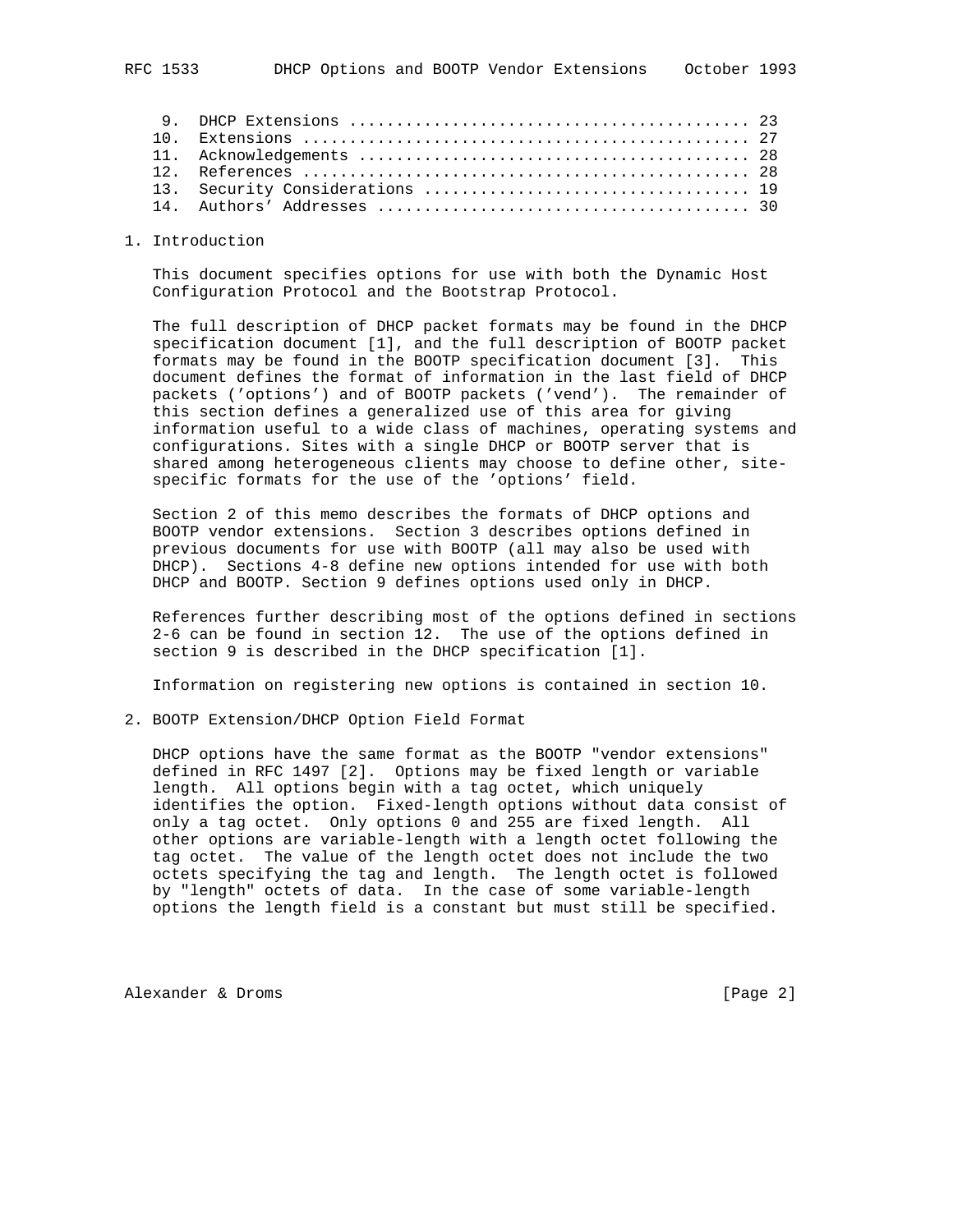Any options defined subsequent to this document should contain a length octet even if the length is fixed or zero.

All multi-octet quantities are in network byte-order.

 When used with BOOTP, the first four octets of the vendor information field have been assigned to the "magic cookie" (as suggested in RFC 951). This field identifies the mode in which the succeeding data is to be interpreted. The value of the magic cookie is the 4 octet dotted decimal 99.130.83.99 (or hexadecimal number 63.82.53.63) in network byte order.

 All of the "vendor extensions" defined in RFC 1497 are also DHCP options.

 Option codes 128 to 254 (decimal) are reserved for site-specific options.

 Except for the options in section 9, all options may be used with either DHCP or BOOTP.

 Many of these options have their default values specified in other documents. In particular, RFC 1122 [4] specifies default values for most IP and TCP configuration parameters.

3. RFC 1497 Vendor Extensions

 This section lists the vendor extensions as defined in RFC 1497. They are defined here for completeness.

3.1. Pad Option

 The pad option can be used to cause subsequent fields to align on word boundaries.

The code for the pad option is 0, and its length is 1 octet.

 Code +-----+ | 0 |  $+----++$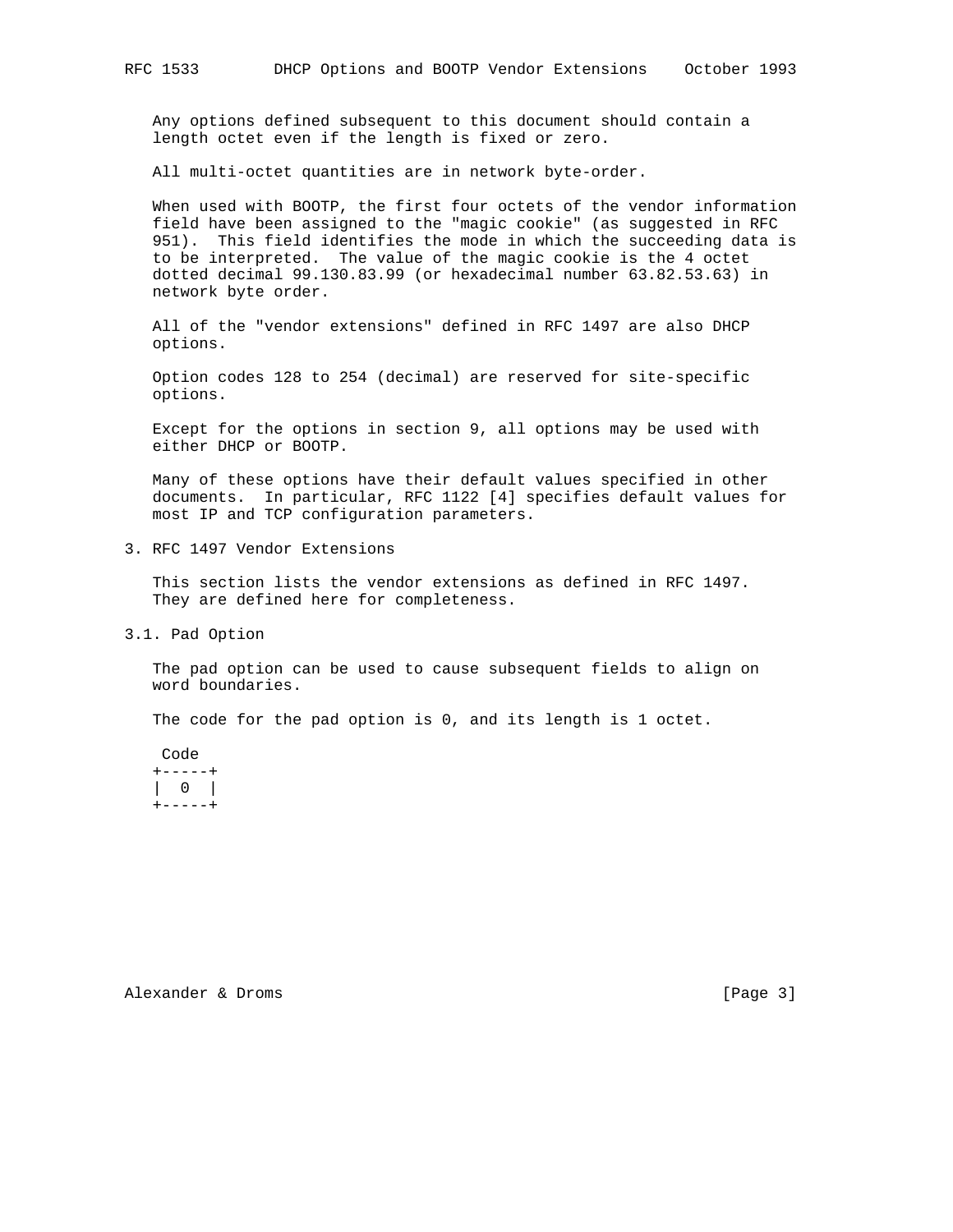3.2. End Option

 The end option marks the end of valid information in the vendor field. Subsequent octets should be filled with pad options.

The code for the end option is 255, and its length is 1 octet.

 Code +-----+ | 255 |  $+----++$ 

3.3. Subnet Mask

 The subnet mask option specifies the client's subnet mask as per RFC 950 [5].

 If both the subnet mask and the router option are specified in a DHCP reply, the subnet mask option MUST be first.

The code for the subnet mask option is 1, and its length is 4 octets.

| Code Len                                                                                                          | Subnet Mask |  |  |
|-------------------------------------------------------------------------------------------------------------------|-------------|--|--|
| +-----+----+-----+-----+----+----+----<br>  1   4   m1   m2   m3   m4  <br>+-----+----+-----+-----+----+----+---- |             |  |  |

### 3.4. Time Offset

 The time offset field specifies the offset of the client's subnet in seconds from Coordinated Universal Time (UTC). The offset is expressed as a signed 32-bit integer.

The code for the time offset option is 2, and its length is 4 octets.

| Code Len |  | Time Offset                            |                        |
|----------|--|----------------------------------------|------------------------|
|          |  | +-----+----+-----+-----+----+----+---- | 1 2 4 1 n1  n2  n3  n4 |
|          |  | +------+----+-----+-----+----+---+---- |                        |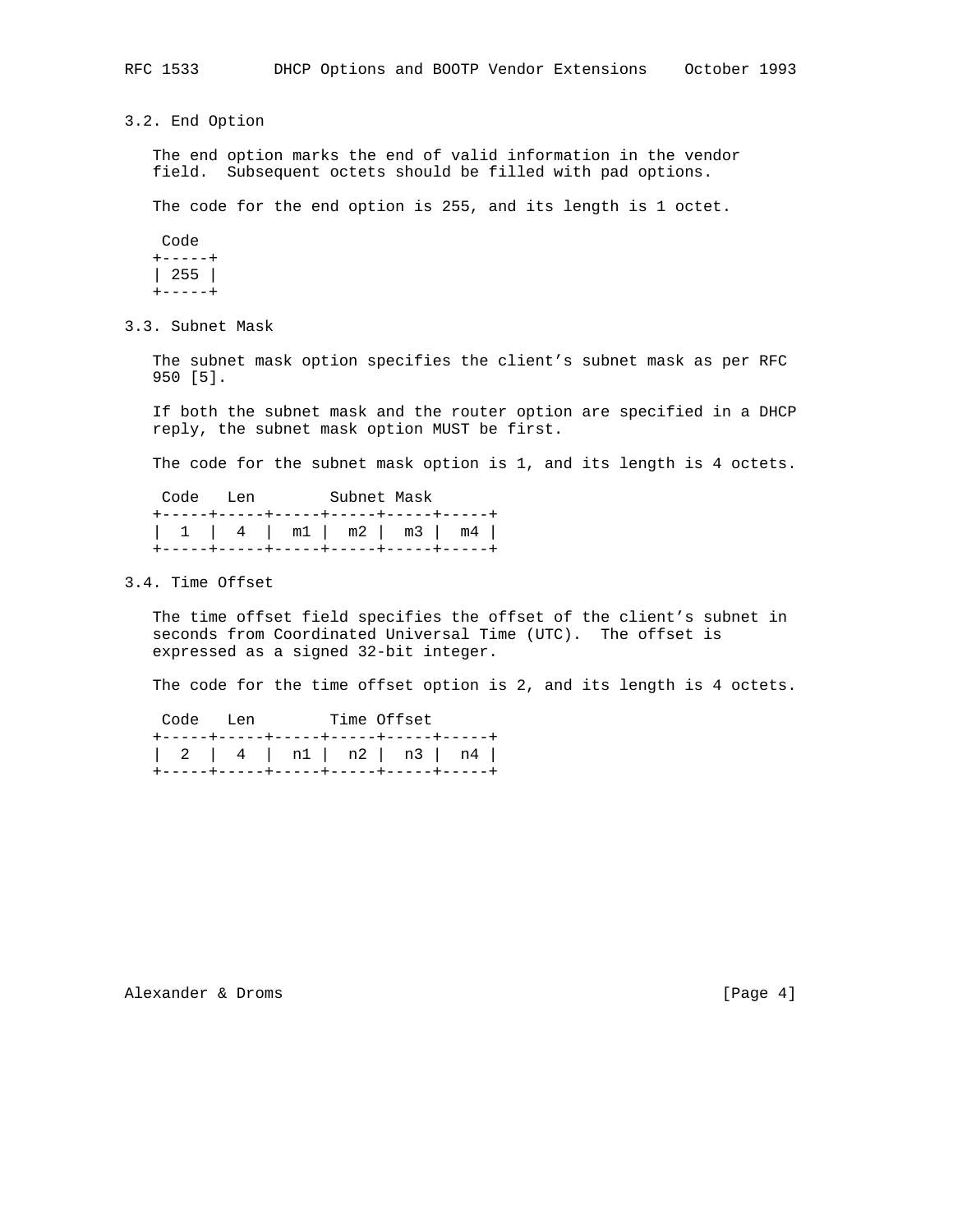## 3.5. Router Option

 The router option specifies a list of IP addresses for routers on the client's subnet. Routers SHOULD be listed in order of preference.

 The code for the router option is 3. The minimum length for the router option is 4 octets, and the length MUST always be a multiple of 4.

| Code Len                            |  | Address 1 |  |  | Address 2 |
|-------------------------------------|--|-----------|--|--|-----------|
| 3   n   a1   a2   a3   a4   a1   a2 |  |           |  |  |           |

### 3.6. Time Server Option

 The time server option specifies a list of RFC 868 [6] time servers available to the client. Servers SHOULD be listed in order of preference.

 The code for the time server option is 4. The minimum length for this option is 4 octets, and the length MUST always be a multiple of 4.

| Code Len                                   |  | Address 1 |  |  | Address 2 |
|--------------------------------------------|--|-----------|--|--|-----------|
| $  4   n   a1   a2   a3   a4   a1   a2   $ |  |           |  |  |           |

### 3.7. Name Server Option

 The name server option specifies a list of IEN 116 [7] name servers available to the client. Servers SHOULD be listed in order of preference.

 The code for the name server option is 5. The minimum length for this option is 4 octets, and the length MUST always be a multiple of 4.

|                                             | Address 2 |
|---------------------------------------------|-----------|
| $\vert$ 5   n   a1   a2   a3   a4   a1   a2 |           |

## Alexander & Droms [Page 5]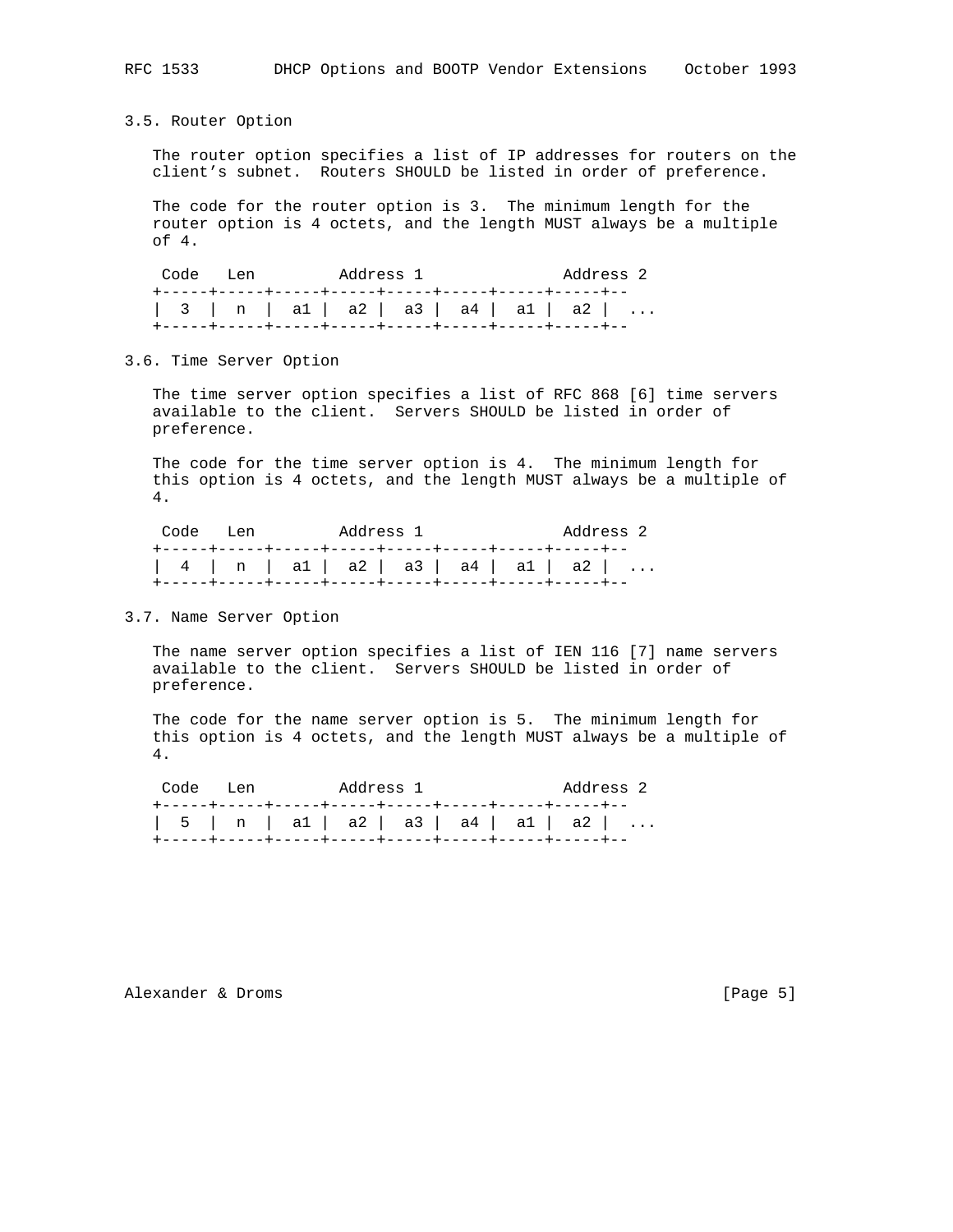#### 3.8. Domain Name Server Option

 The domain name server option specifies a list of Domain Name System (STD 13, RFC 1035 [8]) name servers available to the client. Servers SHOULD be listed in order of preference.

 The code for the domain name server option is 6. The minimum length for this option is 4 octets, and the length MUST always be a multiple of 4.

Code Len Address 1 Address 2 +-----+-----+-----+-----+-----+-----+-----+-----+-- | 6 | n | a1 | a2 | a3 | a4 | a1 | a2 | ... +-----+-----+-----+-----+-----+-----+-----+-----+--

3.9. Log Server Option

 The log server option specifies a list of MIT-LCS UDP log servers available to the client. Servers SHOULD be listed in order of preference.

 The code for the log server option is 7. The minimum length for this option is 4 octets, and the length MUST always be a multiple of 4.

| Code Len                                   |  | Address 1 |  |  | Address 2 |
|--------------------------------------------|--|-----------|--|--|-----------|
|                                            |  |           |  |  |           |
| $  7   n   a1   a2   a3   a4   a1   a2   $ |  |           |  |  |           |

3.10. Cookie Server Option

 The cookie server option specifies a list of RFC 865 [9] cookie servers available to the client. Servers SHOULD be listed in order of preference.

 The code for the log server option is 8. The minimum length for this option is 4 octets, and the length MUST always be a multiple of 4.

| Code Len                            |  | Address 1 |  | Address 2 |  |
|-------------------------------------|--|-----------|--|-----------|--|
| 8   n   a1   a2   a3   a4   a1   a2 |  |           |  |           |  |

Alexander & Droms [Page 6]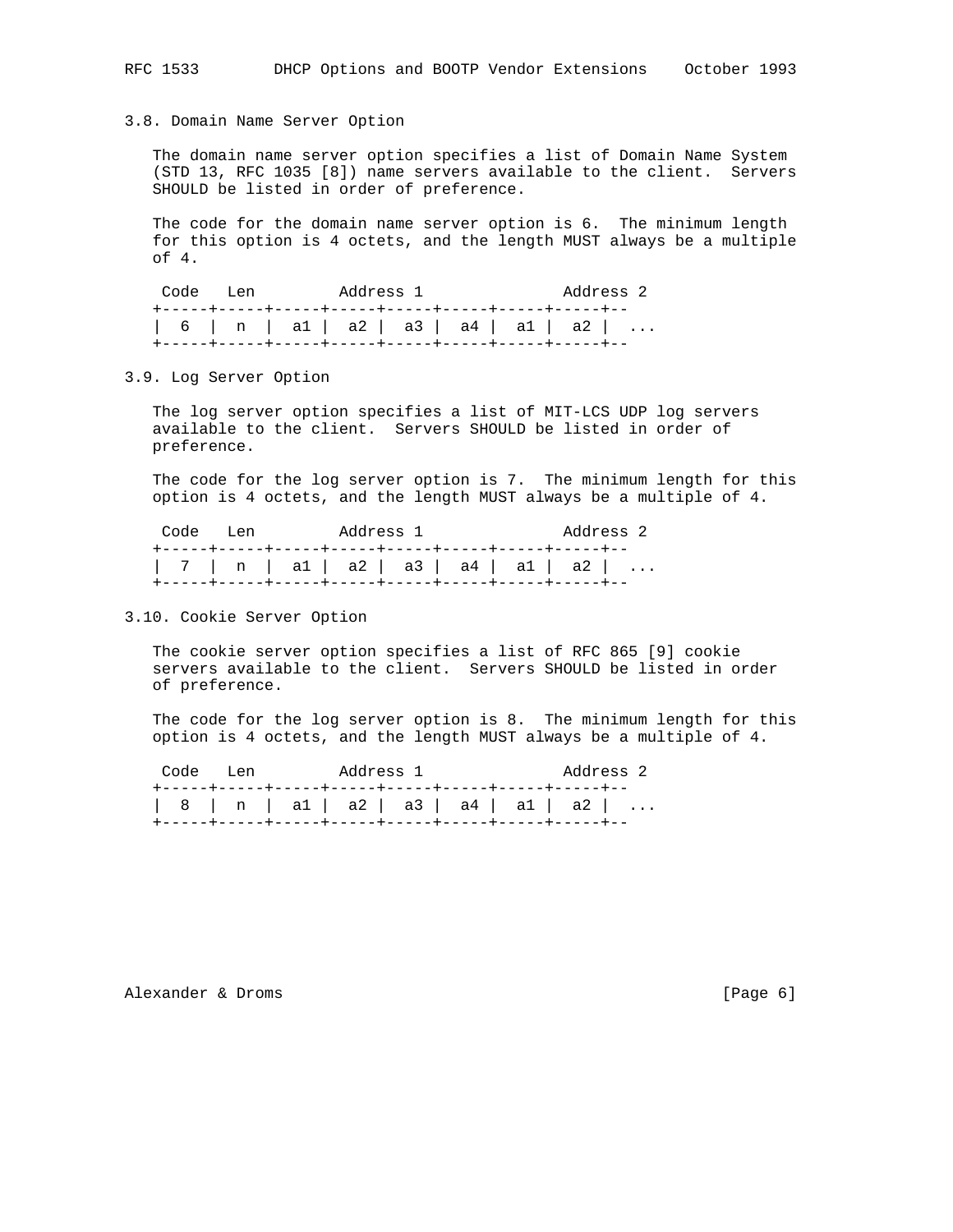RFC 1533 DHCP Options and BOOTP Vendor Extensions October 1993

3.11. LPR Server Option

 The LPR server option specifies a list of RFC 1179 [10] line printer servers available to the client. Servers SHOULD be listed in order of preference.

 The code for the LPR server option is 9. The minimum length for this option is 4 octets, and the length MUST always be a multiple of 4.

| Code Len                            |  | Address 1 |  |  | Address 2 |
|-------------------------------------|--|-----------|--|--|-----------|
| 9   n   a1   a2   a3   a4   a1   a2 |  |           |  |  |           |

3.12. Impress Server Option

 The Impress server option specifies a list of Imagen Impress servers available to the client. Servers SHOULD be listed in order of preference.

 The code for the Impress server option is 10. The minimum length for this option is 4 octets, and the length MUST always be a multiple of 4.

| Code Len | Address 1                                                               | Address 2 |
|----------|-------------------------------------------------------------------------|-----------|
|          | $10 \mid n \mid a1 \mid a2 \mid a3 \mid a4 \mid a1 \mid a2 \mid \ldots$ |           |

3.13. Resource Location Server Option

 This option specifies a list of RFC 887 [11] Resource Location servers available to the client. Servers SHOULD be listed in order of preference.

 The code for this option is 11. The minimum length for this option is 4 octets, and the length MUST always be a multiple of 4.

| Code Len | Address 1 | Address 2                              |  |
|----------|-----------|----------------------------------------|--|
|          |           | $ 11 $ n   a1   a2   a3   a4   a1   a2 |  |

Alexander & Droms [Page 7]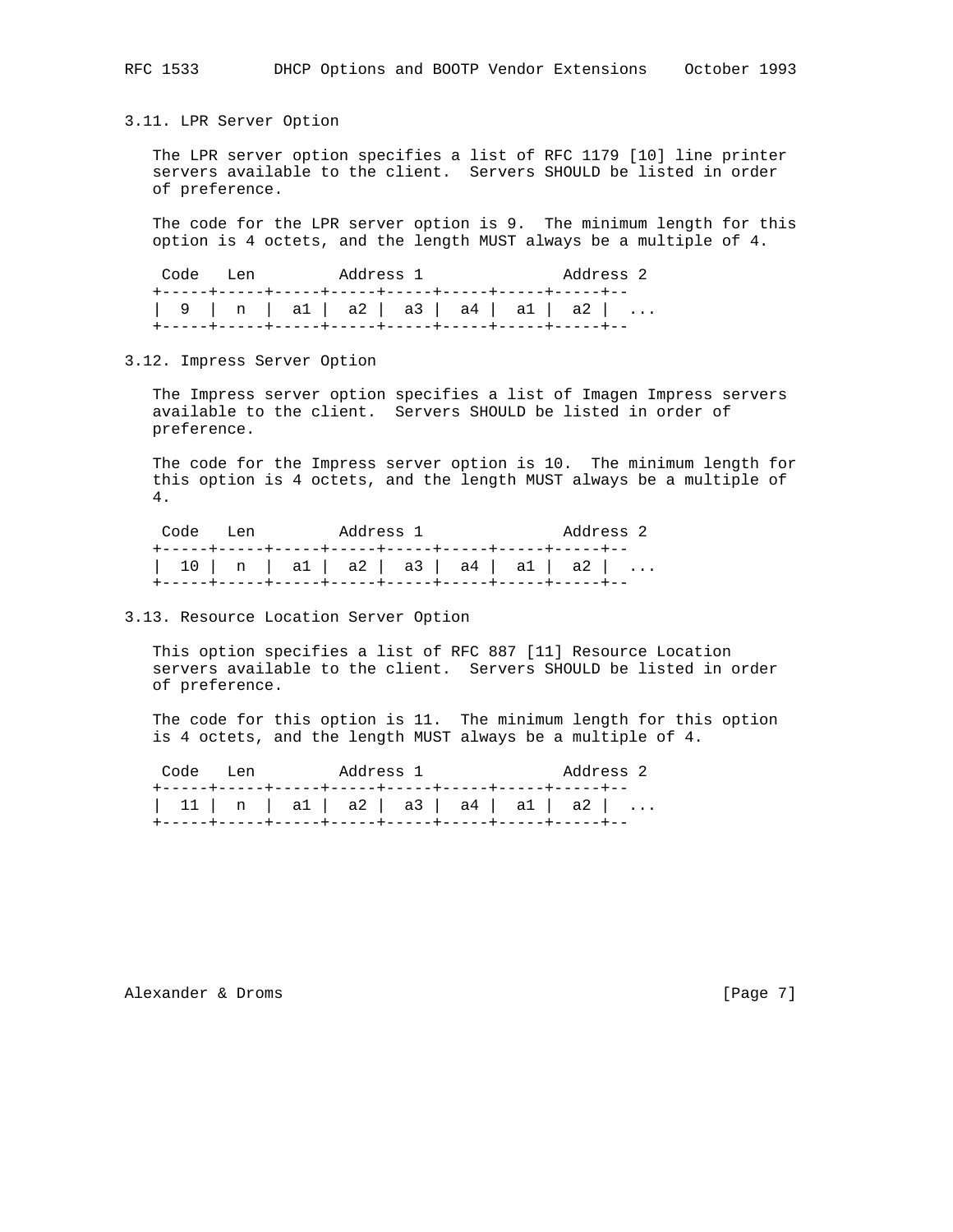3.14. Host Name Option

 This option specifies the name of the client. The name may or may not be qualified with the local domain name (see section 3.17 for the preferred way to retrieve the domain name). See RFC 1035 for character set restrictions.

The code for this option is 12, and its minimum length is 1.

| Code Len                             | Host Name |  |  |  |  |  |  |
|--------------------------------------|-----------|--|--|--|--|--|--|
| 12   n   h1   h2   h3   h4   h5   h6 |           |  |  |  |  |  |  |

3.15. Boot File Size Option

 This option specifies the length in 512-octet blocks of the default boot image for the client. The file length is specified as an unsigned 16-bit integer.

The code for this option is 13, and its length is 2.

|                           | Code Len File Size |  |
|---------------------------|--------------------|--|
| +-----+-----+-----+-----+ |                    |  |
|                           |                    |  |
| +-----+-----+-----+-----+ |                    |  |

3.16. Merit Dump File

 This option specifies the path-name of a file to which the client's core image should be dumped in the event the client crashes. The path is formatted as a character string consisting of characters from the NVT ASCII character set.

The code for this option is 14. Its minimum length is 1.

|  | Code Len |  | Dump File Pathname                        |  |
|--|----------|--|-------------------------------------------|--|
|  |          |  | +-----+-----+-----+------+-----+-----+--- |  |
|  |          |  | $14$   n   n1   n2   n3   n4              |  |
|  |          |  | +-----+-----+-----+-----+-----+-----+-    |  |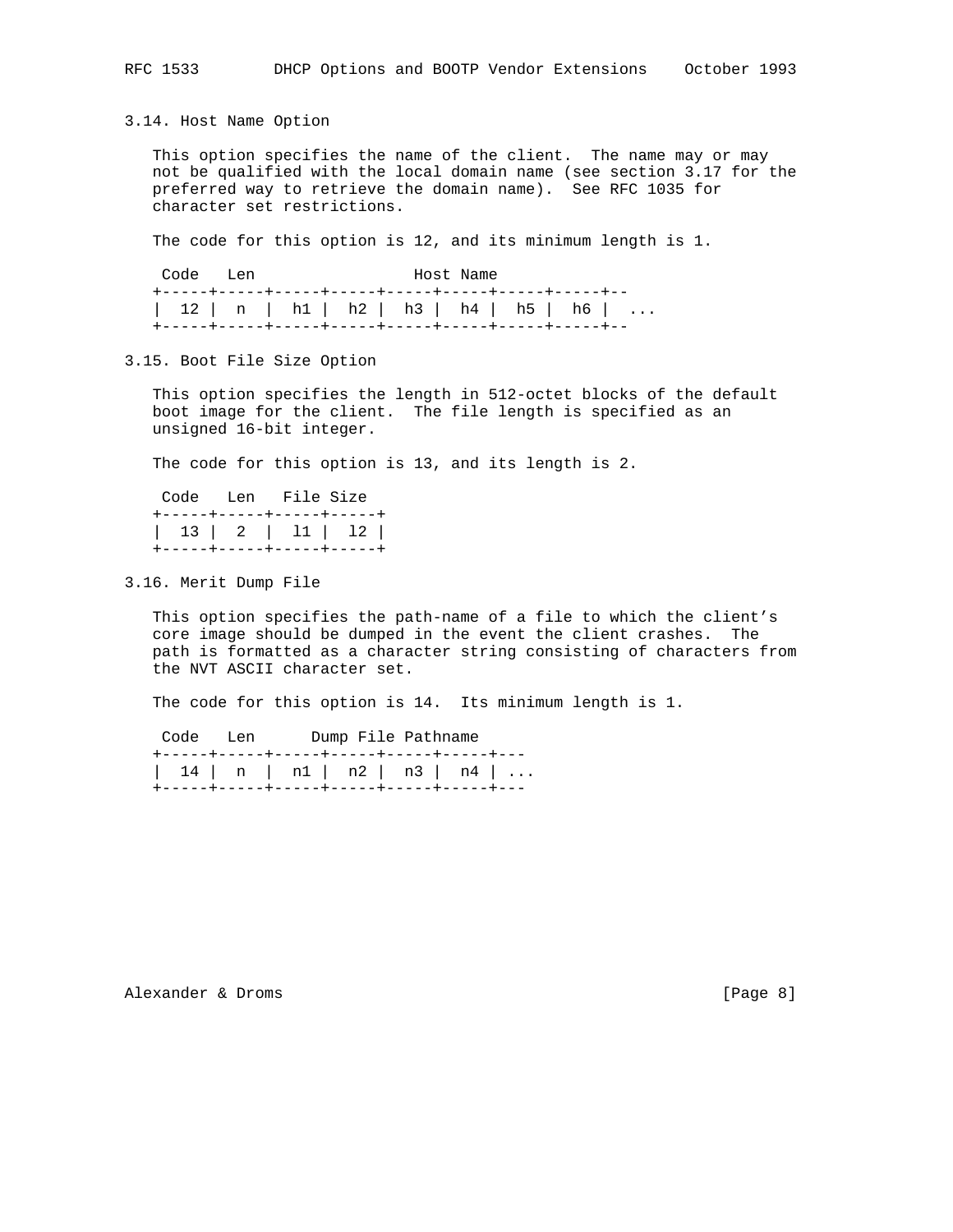3.17. Domain Name

 This option specifies the domain name that client should use when resolving hostnames via the Domain Name System.

The code for this option is 15. Its minimum length is 1.

 Code Len Domain Name +-----+-----+-----+-----+-----+-----+-- | 15 | n | d1 | d2 | d3 | d4 | ... +-----+-----+-----+-----+-----+-----+--

3.18. Swap Server

This specifies the IP address of the client's swap server.

The code for this option is 16 and its length is 4.

|  | Code Len Swap Server Address |  |                                                                                                                  |
|--|------------------------------|--|------------------------------------------------------------------------------------------------------------------|
|  |                              |  | +-----+-----+-----+-----+-----+-----<br>  16   n   a1   a2   a3   a4  <br>+-----+----+-----+-----+----+----+---- |

3.19. Root Path

 This option specifies the path-name that contains the client's root disk. The path is formatted as a character string consisting of characters from the NVT ASCII character set.

The code for this option is 17. Its minimum length is 1.

 Code Len Root Disk Pathname +-----+-----+-----+-----+-----+-----+--- | 17 | n | n1 | n2 | n3 | n4 | ... +-----+-----+-----+-----+-----+-----+---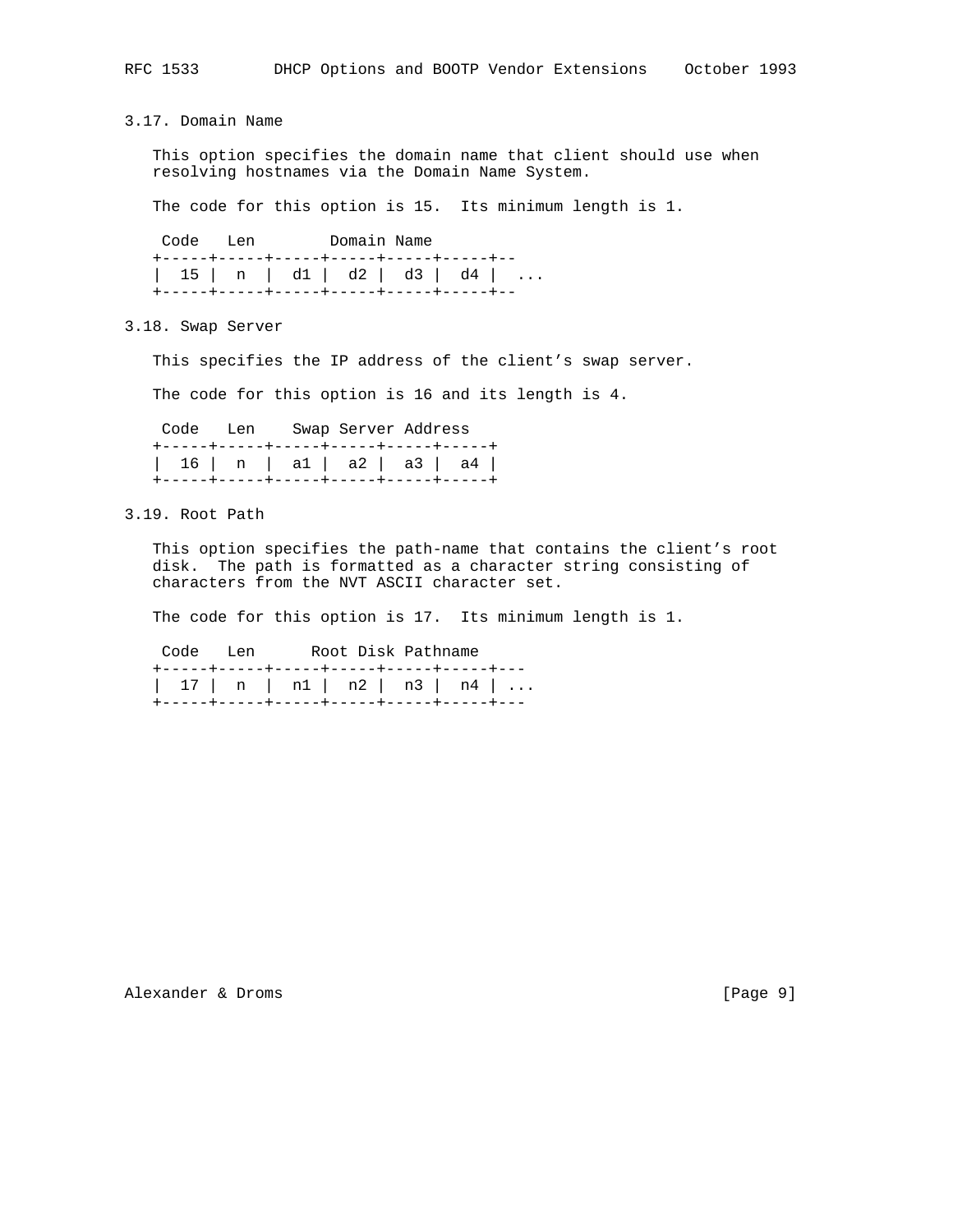3.20. Extensions Path

 A string to specify a file, retrievable via TFTP, which contains information which can be interpreted in the same way as the 64-octet vendor-extension field within the BOOTP response, with the following exceptions:

- the length of the file is unconstrained;

 - all references to Tag 18 (i.e., instances of the BOOTP Extensions Path field) within the file are ignored.

The code for this option is 18. Its minimum length is 1.

 Code Len Extensions Pathname +-----+-----+-----+-----+-----+-----+--- | 18 | n | n1 | n2 | n3 | n4 | ... +-----+-----+-----+-----+-----+-----+---

4. IP Layer Parameters per Host

 This section details the options that affect the operation of the IP layer on a per-host basis.

4.1. IP Forwarding Enable/Disable Option

 This option specifies whether the client should configure its IP layer for packet forwarding. A value of 0 means disable IP forwarding, and a value of 1 means enable IP forwarding.

The code for this option is 19, and its length is 1.

|  | Code Len Value     |
|--|--------------------|
|  | +-----+-----+----+ |
|  |                    |
|  | +-----+-----+----+ |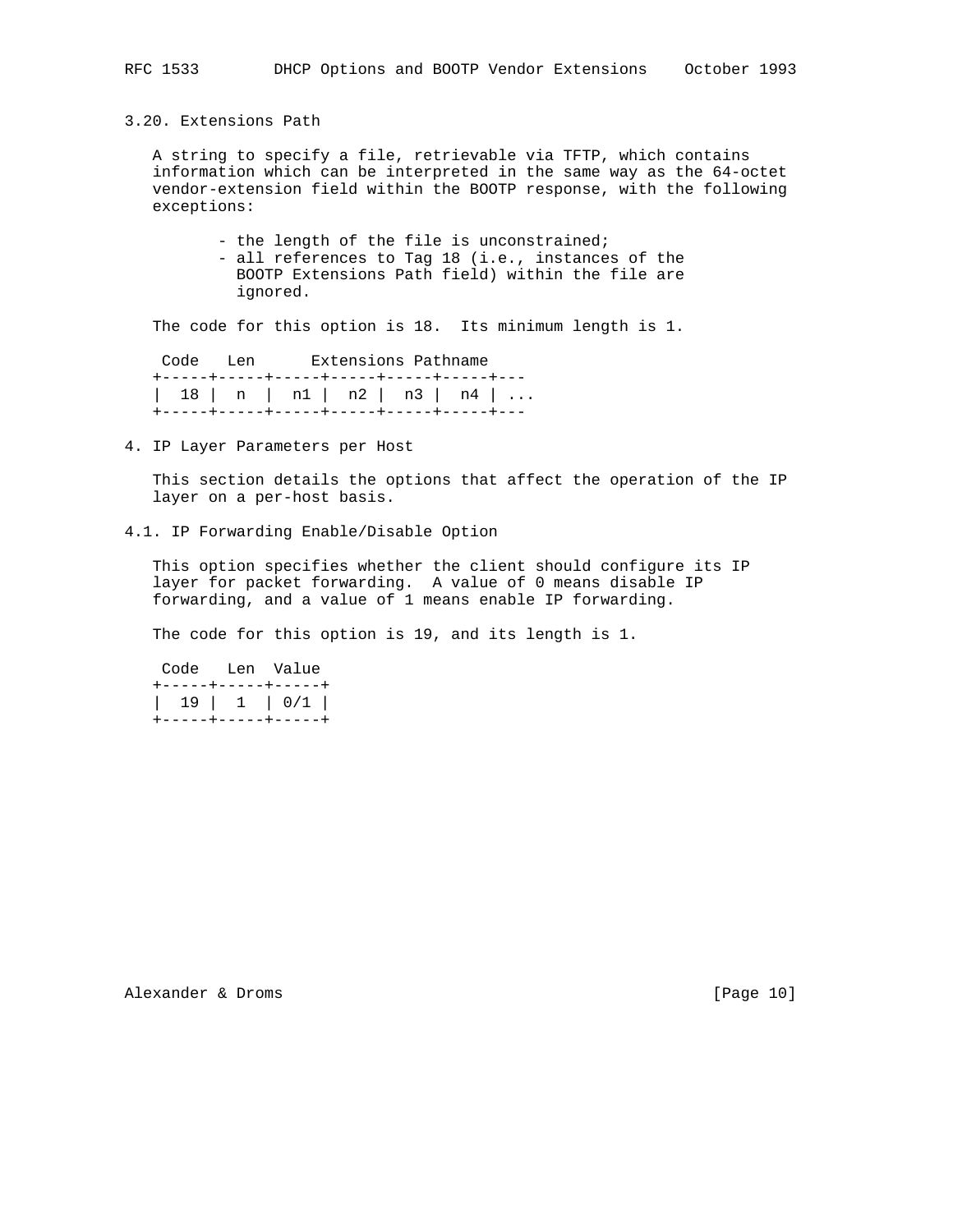4.2. Non-Local Source Routing Enable/Disable Option

 This option specifies whether the client should configure its IP layer to allow forwarding of datagrams with non-local source routes (see Section 3.3.5 of [4] for a discussion of this topic). A value of 0 means disallow forwarding of such datagrams, and a value of 1 means allow forwarding.

The code for this option is 20, and its length is 1.

|  | Code Len Value     |
|--|--------------------|
|  | +-----+-----+----+ |
|  | +-----+-----+----+ |

### 4.3. Policy Filter Option

 This option specifies policy filters for non-local source routing. The filters consist of a list of IP addresses and masks which specify destination/mask pairs with which to filter incoming source routes.

 Any source routed datagram whose next-hop address does not match one of the filters should be discarded by the client.

See [4] for further information.

 The code for this option is 21. The minimum length of this option is 8, and the length MUST be a multiple of 8.

|                                       | Code Len Address 1 |  |        | Mask 1 |                                                      |
|---------------------------------------|--------------------|--|--------|--------|------------------------------------------------------|
|                                       |                    |  |        |        | $  21   n   a1   a2   a3   a4   m1   m2   m3   m4  $ |
|                                       | Address 2          |  | Mask 2 |        |                                                      |
| a1   a2   a3   a4   m1   m2   m3   m4 |                    |  |        |        |                                                      |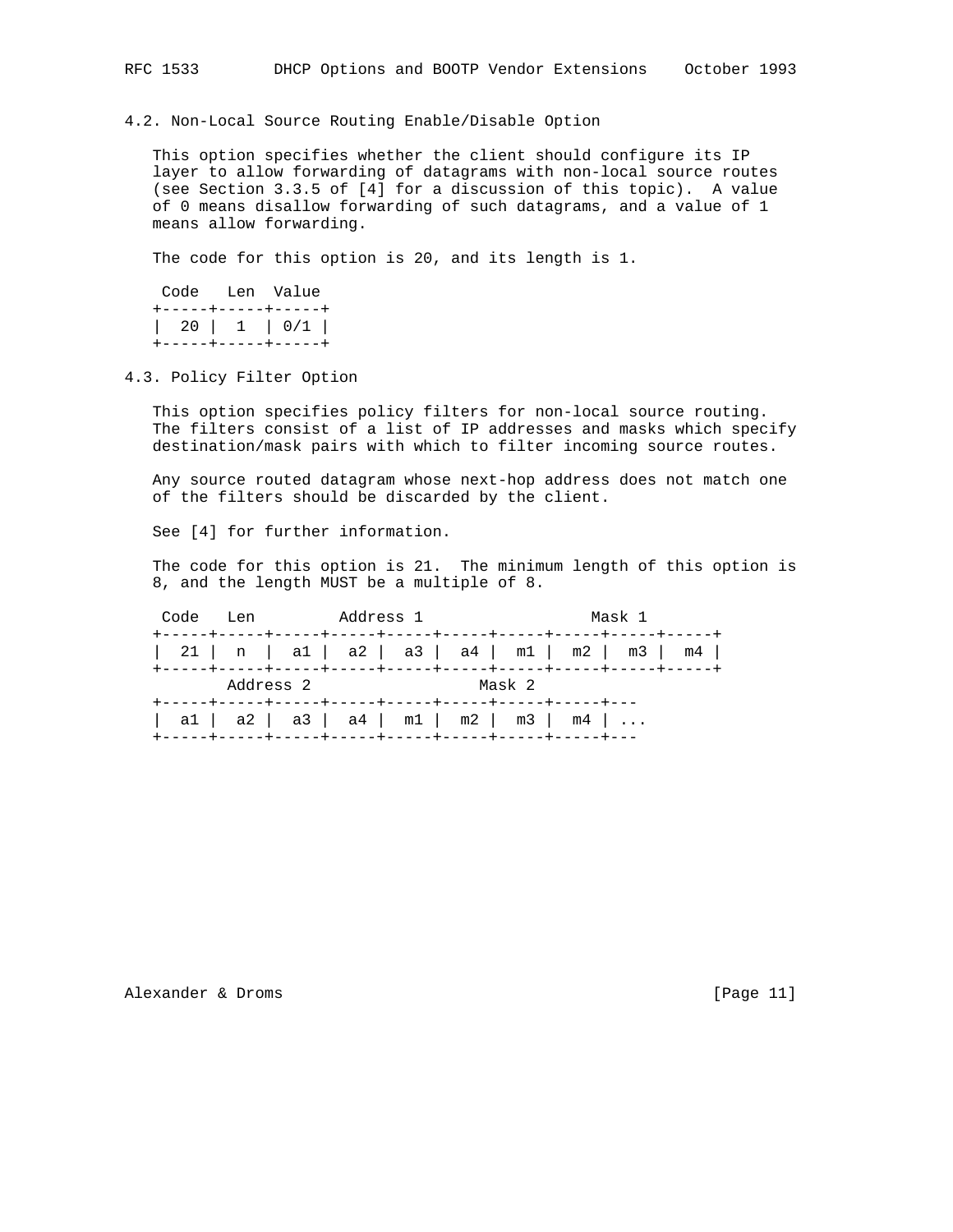4.4. Maximum Datagram Reassembly Size

 This option specifies the maximum size datagram that the client should be prepared to reassemble. The size is specified as a 16-bit unsigned integer. The minimum value legal value is 576.

The code for this option is 22, and its length is 2.

|  | Code Len Size            |
|--|--------------------------|
|  | +-----+-----+----+-----+ |
|  | 22   2   s1   s2         |
|  | +-----+-----+----+-----+ |

4.5. Default IP Time-to-live

 This option specifies the default time-to-live that the client should use on outgoing datagrams. The TTL is specified as an octet with a value between 1 and 255.

The code for this option is 23, and its length is 1.

| Code Len TTL |                                      |
|--------------|--------------------------------------|
|              | +-----+-----+----+                   |
|              | 23   1   ttl  <br>+-----+-----+----+ |

4.6. Path MTU Aging Timeout Option

 This option specifies the timeout (in seconds) to use when aging Path MTU values discovered by the mechanism defined in RFC 1191 [12]. The timeout is specified as a 32-bit unsigned integer.

The code for this option is 24, and its length is 4.

Code Len Timeout +-----+-----+-----+-----+-----+-----+ | 24 | 4 | t1 | t2 | t3 | t4 | +-----+-----+-----+-----+-----+-----+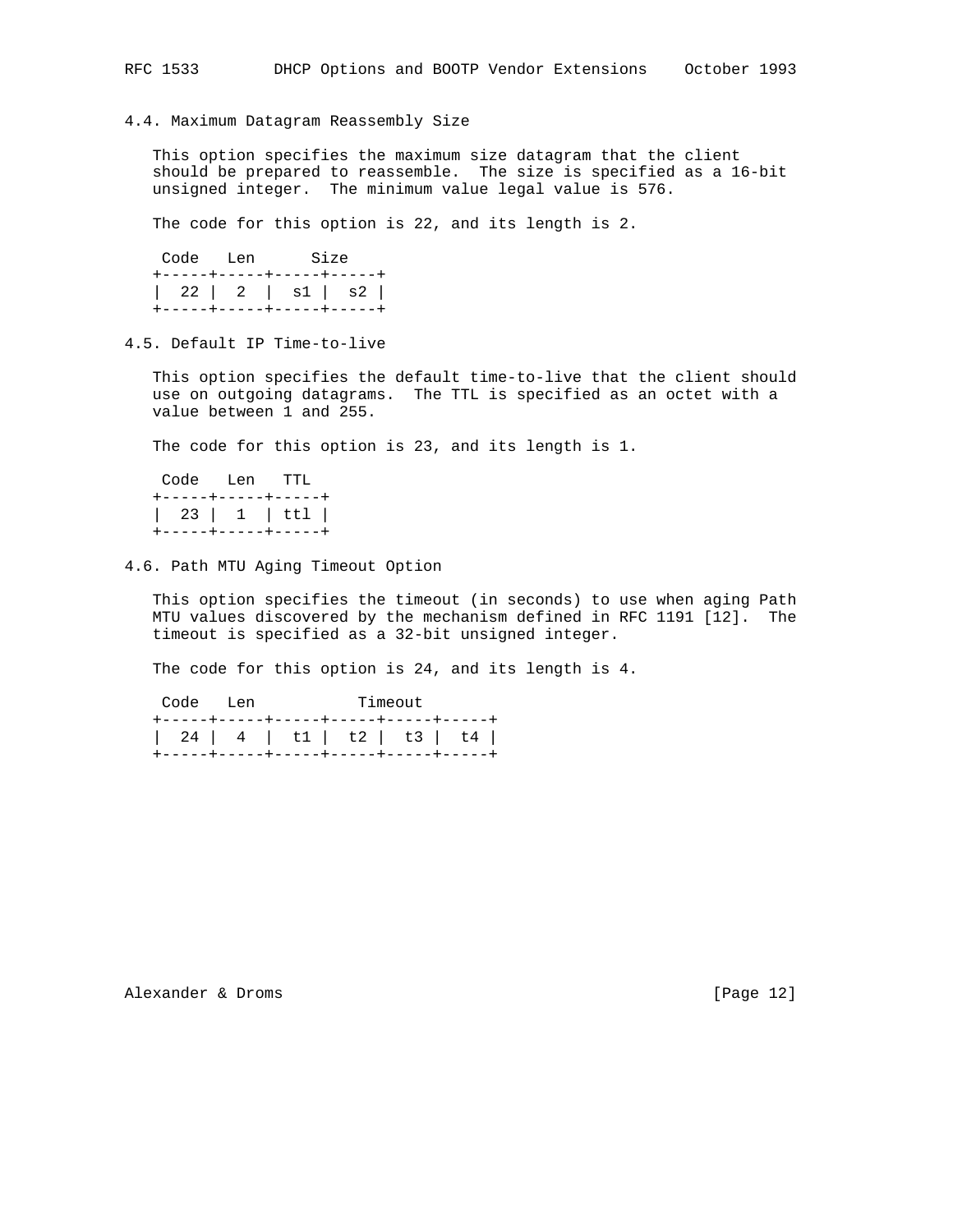#### 4.7. Path MTU Plateau Table Option

 This option specifies a table of MTU sizes to use when performing Path MTU Discovery as defined in RFC 1191. The table is formatted as a list of 16-bit unsigned integers, ordered from smallest to largest. The minimum MTU value cannot be smaller than 68.

 The code for this option is 25. Its minimum length is 2, and the length MUST be a multiple of 2.

 Code Len Size 1 Size 2 +-----+-----+-----+-----+-----+-----+--- | 25 | n | s1 | s2 | s1 | s2 | ... +-----+-----+-----+-----+-----+-----+---

5. IP Layer Parameters per Interface

 This section details the options that affect the operation of the IP layer on a per-interface basis. It is expected that a client can issue multiple requests, one per interface, in order to configure interfaces with their specific parameters.

5.1. Interface MTU Option

 This option specifies the MTU to use on this interface. The MTU is specified as a 16-bit unsigned integer. The minimum legal value for the MTU is 68.

The code for this option is 26, and its length is 2.

 Code Len MTU +-----+-----+-----+-----+ | 26 | 2 | m1 | m2 | +-----+-----+-----+-----+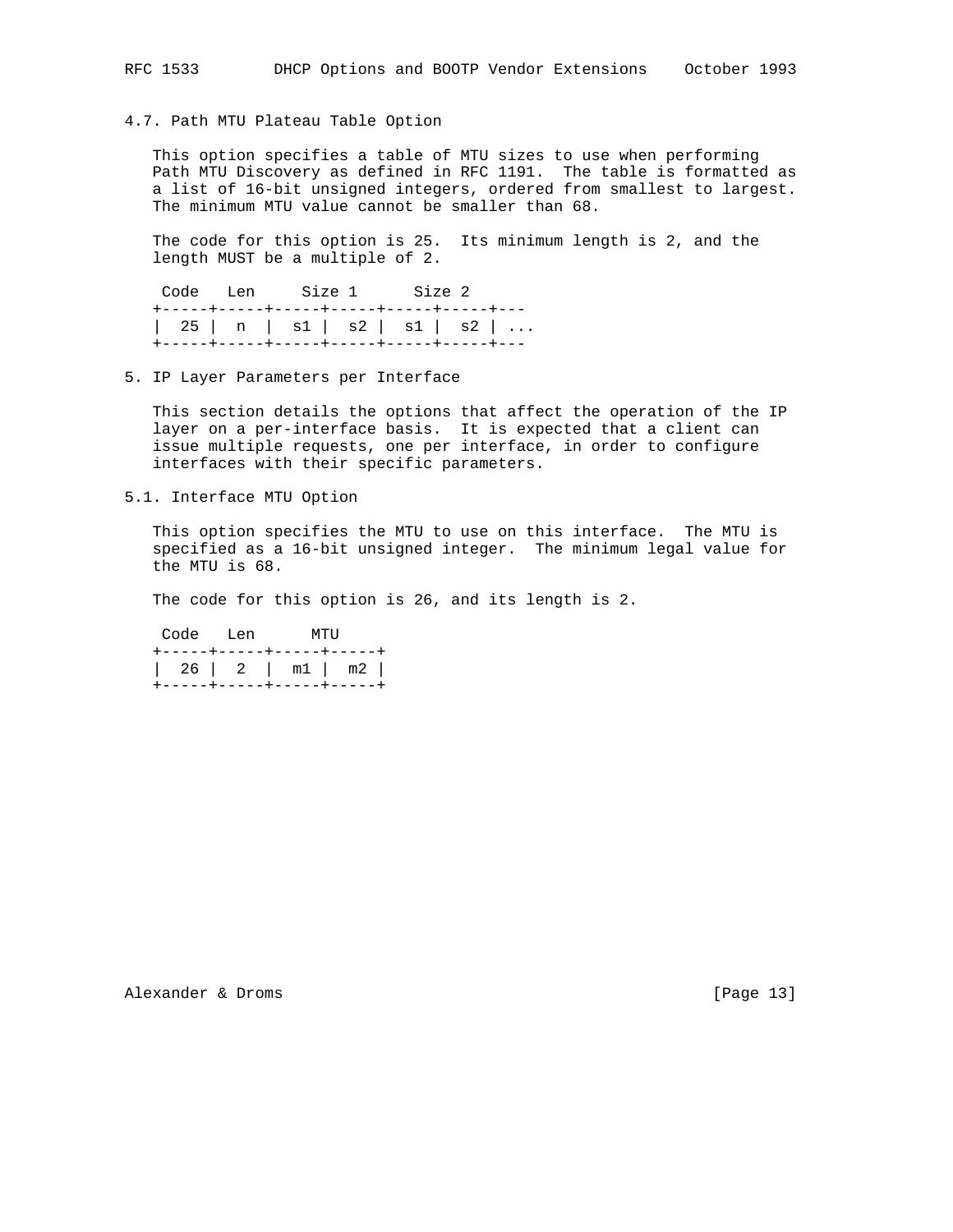5.2. All Subnets are Local Option

 This option specifies whether or not the client may assume that all subnets of the IP network to which the client is connected use the same MTU as the subnet of that network to which the client is directly connected. A value of 1 indicates that all subnets share the same MTU. A value of 0 means that the client should assume that some subnets of the directly connected network may have smaller MTUs.

The code for this option is 27, and its length is 1.

|  | Code Len Value     |
|--|--------------------|
|  | +-----+----+-----+ |
|  | +-----+-----+----+ |

5.3. Broadcast Address Option

 This option specifies the broadcast address in use on the client's subnet. Legal values for broadcast addresses are specified in section 3.2.1.3 of [4].

The code for this option is 28, and its length is 4.

| Code Len |  | Broadcast Address |                                       |  |
|----------|--|-------------------|---------------------------------------|--|
|          |  |                   | +-----+----++-----+-----+-----+----+  |  |
|          |  |                   | 28   4   b1   b2   b3   b4            |  |
|          |  |                   | +-----+-----+-----+-----+-----+----+- |  |

5.4. Perform Mask Discovery Option

 This option specifies whether or not the client should perform subnet mask discovery using ICMP. A value of 0 indicates that the client should not perform mask discovery. A value of 1 means that the client should perform mask discovery.

The code for this option is 29, and its length is 1.

|  | Code Len Value                           |
|--|------------------------------------------|
|  | +-----+-----+----+<br>+-----+-----+----+ |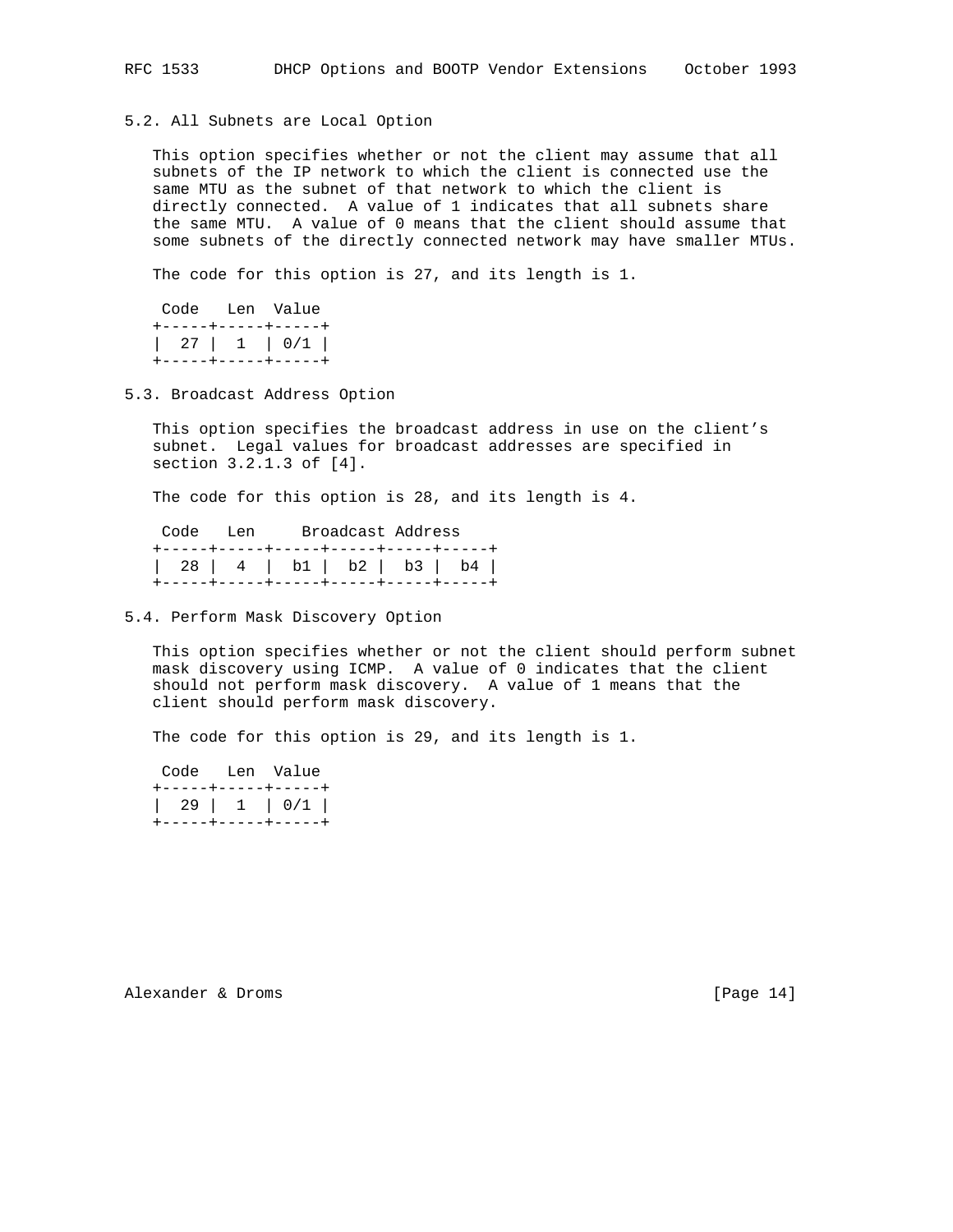5.5. Mask Supplier Option

 This option specifies whether or not the client should respond to subnet mask requests using ICMP. A value of 0 indicates that the client should not respond. A value of 1 means that the client should respond.

The code for this option is 30, and its length is 1.

 Code Len Value +-----+-----+-----+ | 30 | 1 | 0/1 | +-----+-----+-----+

5.6. Perform Router Discovery Option

 This option specifies whether or not the client should solicit routers using the Router Discovery mechanism defined in RFC 1256 [13]. A value of 0 indicates that the client should not perform router discovery. A value of 1 means that the client should perform router discovery.

The code for this option is 31, and its length is 1.

|                    | Code Len Value |
|--------------------|----------------|
| +-----+-----+----+ |                |
|                    | 31   1   0/1   |
| +-----+-----+----+ |                |

5.7. Router Solicitation Address Option

 This option specifies the address to which the client should transmit router solicitation requests.

The code for this option is 32, and its length is 4.

| Code Len |  | Address |                                       |
|----------|--|---------|---------------------------------------|
|          |  |         | +-----+-----+-----+-----+-----+----+- |
|          |  |         | 32   4   a1   a2   a3   a4            |
|          |  |         | +-----+-----+-----+-----+-----+----+- |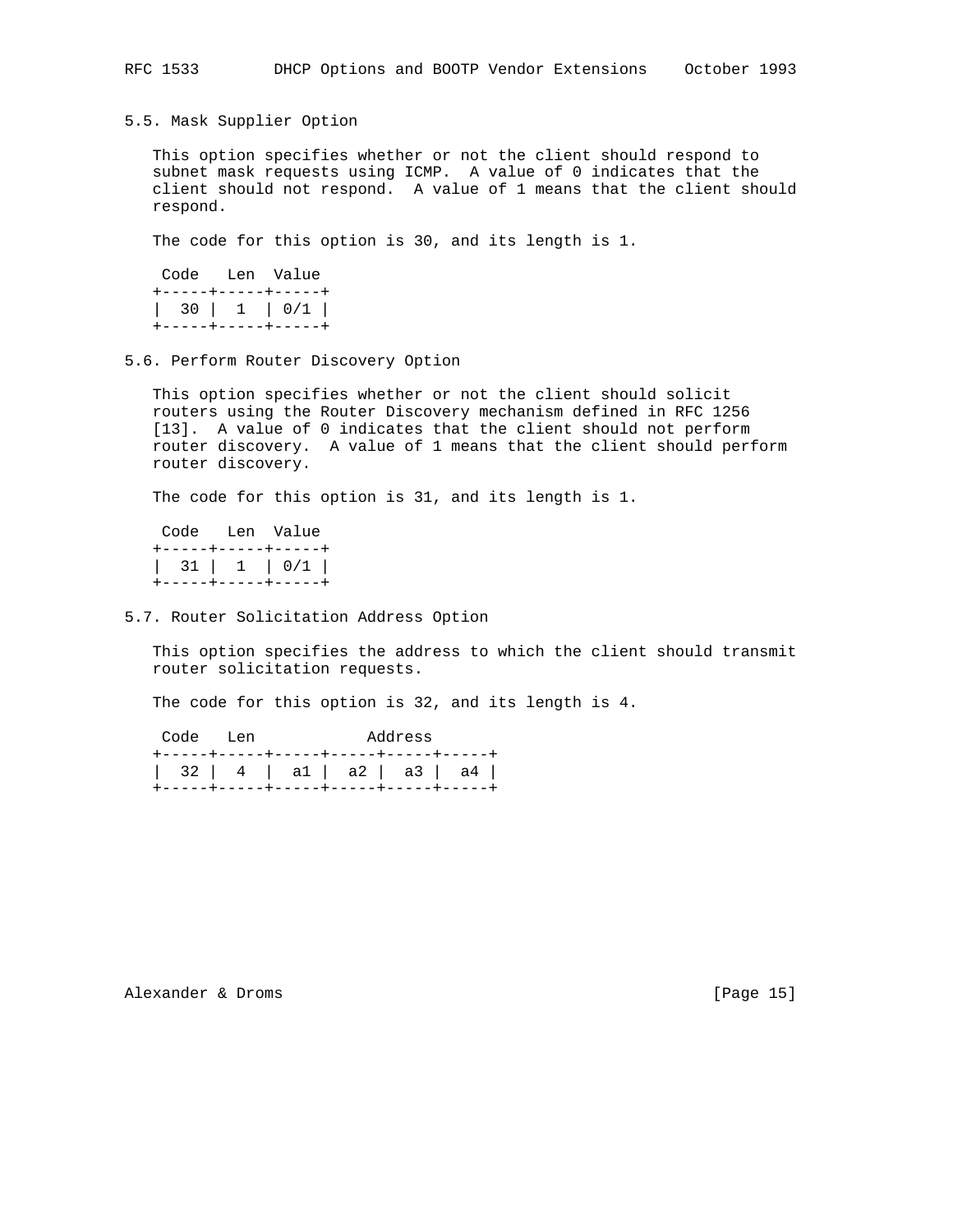## 5.8. Static Route Option

 This option specifies a list of static routes that the client should install in its routing cache. If multiple routes to the same destination are specified, they are listed in descending order of priority.

 The routes consist of a list of IP address pairs. The first address is the destination address, and the second address is the router for the destination.

 The default route (0.0.0.0) is an illegal destination for a static route. See section 3.5 for information about the router option.

 The code for this option is 33. The minimum length of this option is 8, and the length MUST be a multiple of 8.

| Destination 1<br>Code Len |  |                                       |          |  |  | Router 1 |  |  |                                                |  |  |
|---------------------------|--|---------------------------------------|----------|--|--|----------|--|--|------------------------------------------------|--|--|
|                           |  |                                       |          |  |  |          |  |  | 33   n   d1   d2   d3   d4   r1   r2   r3   r4 |  |  |
|                           |  | Destination 2                         | Router 2 |  |  |          |  |  |                                                |  |  |
|                           |  | d1   d2   d3   d4   r1   r2   r3   r4 |          |  |  |          |  |  |                                                |  |  |

#### 6. Link Layer Parameters per Interface

 This section lists the options that affect the operation of the data link layer on a per-interface basis.

6.1. Trailer Encapsulation Option

 This option specifies whether or not the client should negotiate the use of trailers (RFC 893 [14]) when using the ARP protocol. A value of 0 indicates that the client should not attempt to use trailers. A value of 1 means that the client should attempt to use trailers.

The code for this option is 34, and its length is 1.

|                    | Code Len Value |
|--------------------|----------------|
| +-----+-----+----+ |                |
| 34 1 0/1           |                |
| +-----+-----+----+ |                |

Alexander & Droms [Page 16]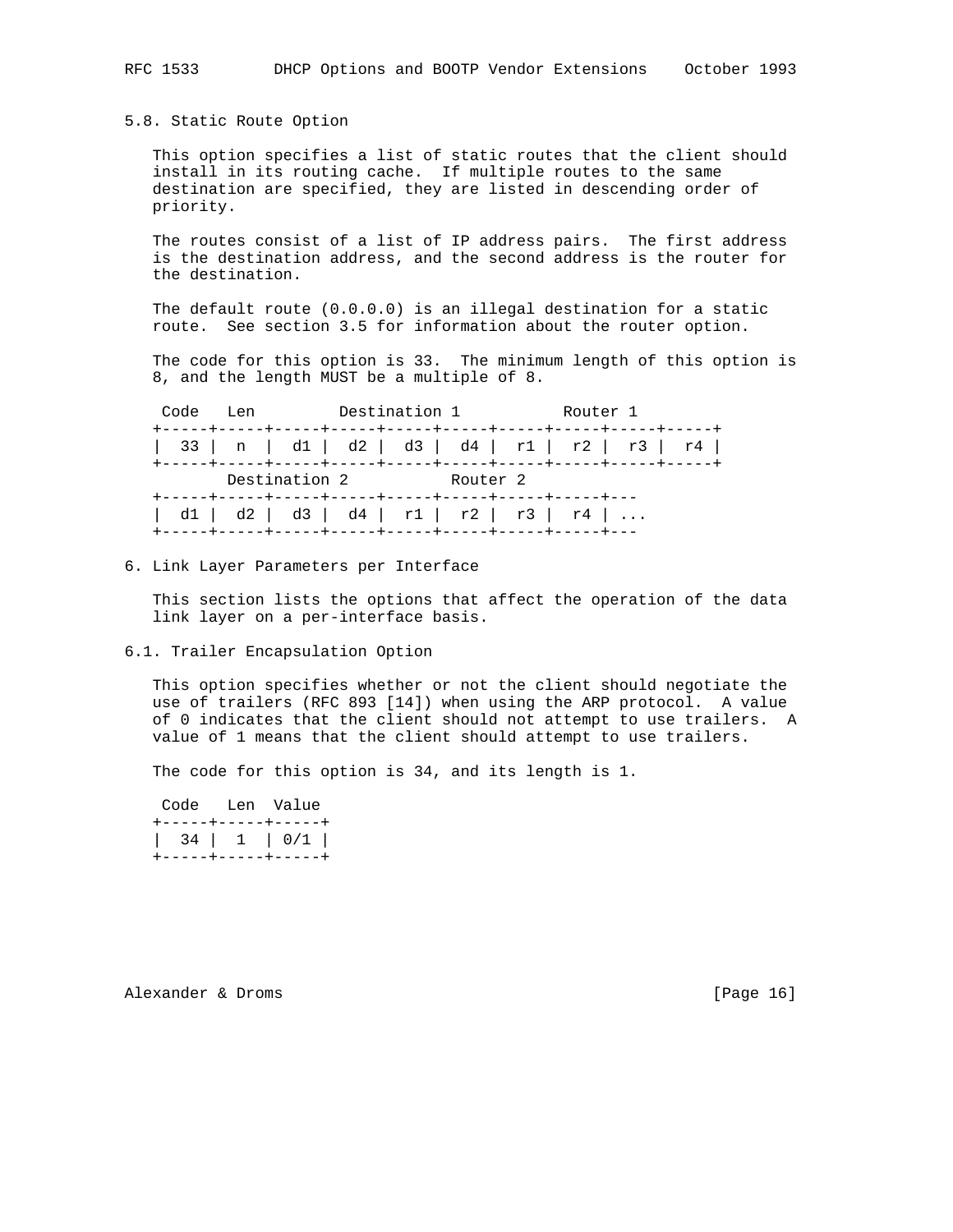### 6.2. ARP Cache Timeout Option

 This option specifies the timeout in seconds for ARP cache entries. The time is specified as a 32-bit unsigned integer.

The code for this option is 35, and its length is 4.

| Code Len |                                        | <b>Time</b> |  |
|----------|----------------------------------------|-------------|--|
|          | +-----+-----+-----+-----+-----+----+-  |             |  |
|          | 35   4   t1   t2   t3   t4             |             |  |
|          | +-----+----+-----+-----+----+----+---- |             |  |

#### 6.3. Ethernet Encapsulation Option

 This option specifies whether or not the client should use Ethernet Version 2 (RFC 894 [15]) or IEEE 802.3 (RFC 1042 [16]) encapsulation if the interface is an Ethernet. A value of 0 indicates that the client should use RFC 894 encapsulation. A value of 1 means that the client should use RFC 1042 encapsulation.

The code for this option is 36, and its length is 1.

| Code Len Value |                                          |  |  |
|----------------|------------------------------------------|--|--|
|                | +-----+-----+----+<br>+-----+-----+----+ |  |  |

7. TCP Parameters

 This section lists the options that affect the operation of the TCP layer on a per-interface basis.

7.1. TCP Default TTL Option

 This option specifies the default TTL that the client should use when sending TCP segments. The value is represented as an 8-bit unsigned integer. The minimum value is 1.

The code for this option is 37, and its length is 1.

|                    | Code Len TTL |                    |  |  |
|--------------------|--------------|--------------------|--|--|
|                    |              | +-----+-----+----+ |  |  |
| 37   1   n         |              |                    |  |  |
| +-----+-----+----+ |              |                    |  |  |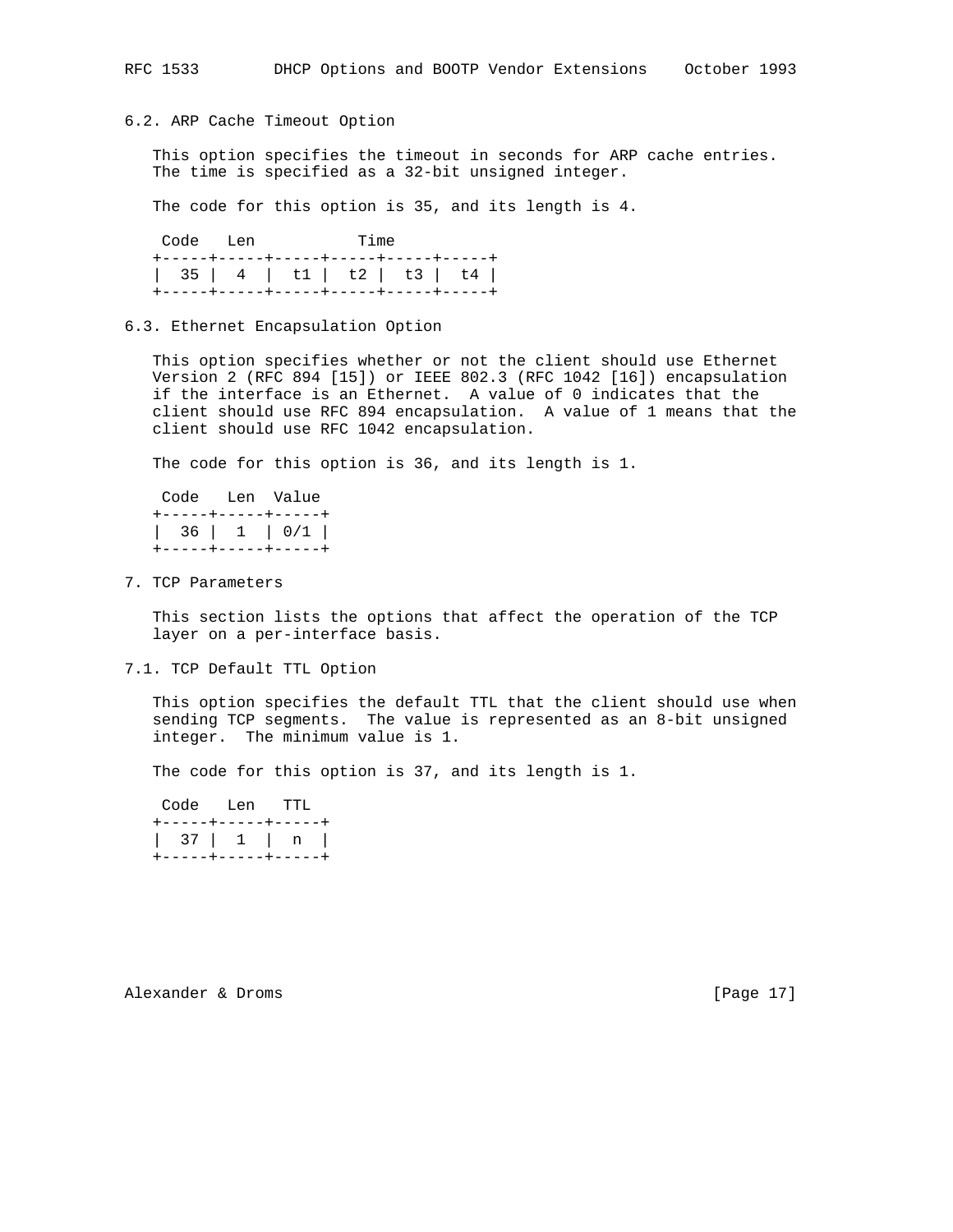### 7.2. TCP Keepalive Interval Option

 This option specifies the interval (in seconds) that the client TCP should wait before sending a keepalive message on a TCP connection. The time is specified as a 32-bit unsigned integer. A value of zero indicates that the client should not generate keepalive messages on connections unless specifically requested by an application.

The code for this option is 38, and its length is 4.

|  | Code Len |  |  | <b>Time</b>                            |  |  |  |
|--|----------|--|--|----------------------------------------|--|--|--|
|  |          |  |  | +-----+-----+-----+-----+-----+----+-  |  |  |  |
|  |          |  |  | 38   4   t1   t2   t3   t4             |  |  |  |
|  |          |  |  | +-----+----+-----+-----+----+----+---- |  |  |  |

#### 7.3. TCP Keepalive Garbage Option

 This option specifies the whether or not the client should send TCP keepalive messages with a octet of garbage for compatibility with older implementations. A value of 0 indicates that a garbage octet should not be sent. A value of 1 indicates that a garbage octet should be sent.

The code for this option is 39, and its length is 1.

|  | Code Len Value                       |
|--|--------------------------------------|
|  | +-----+-----+----+<br>  39   1   0/1 |
|  | +-----+-----+----+                   |

8. Application and Service Parameters

 This section details some miscellaneous options used to configure miscellaneous applications and services.

8.1. Network Information Service Domain Option

 This option specifies the name of the client's NIS [17] domain. The domain is formatted as a character string consisting of characters from the NVT ASCII character set.

The code for this option is 40. Its minimum length is 1.

Code Len NIS Domain Name +-----+-----+-----+-----+-----+-----+--- | 40 | n | n1 | n2 | n3 | n4 | ... +-----+-----+-----+-----+-----+-----+---

Alexander & Droms [Page 18]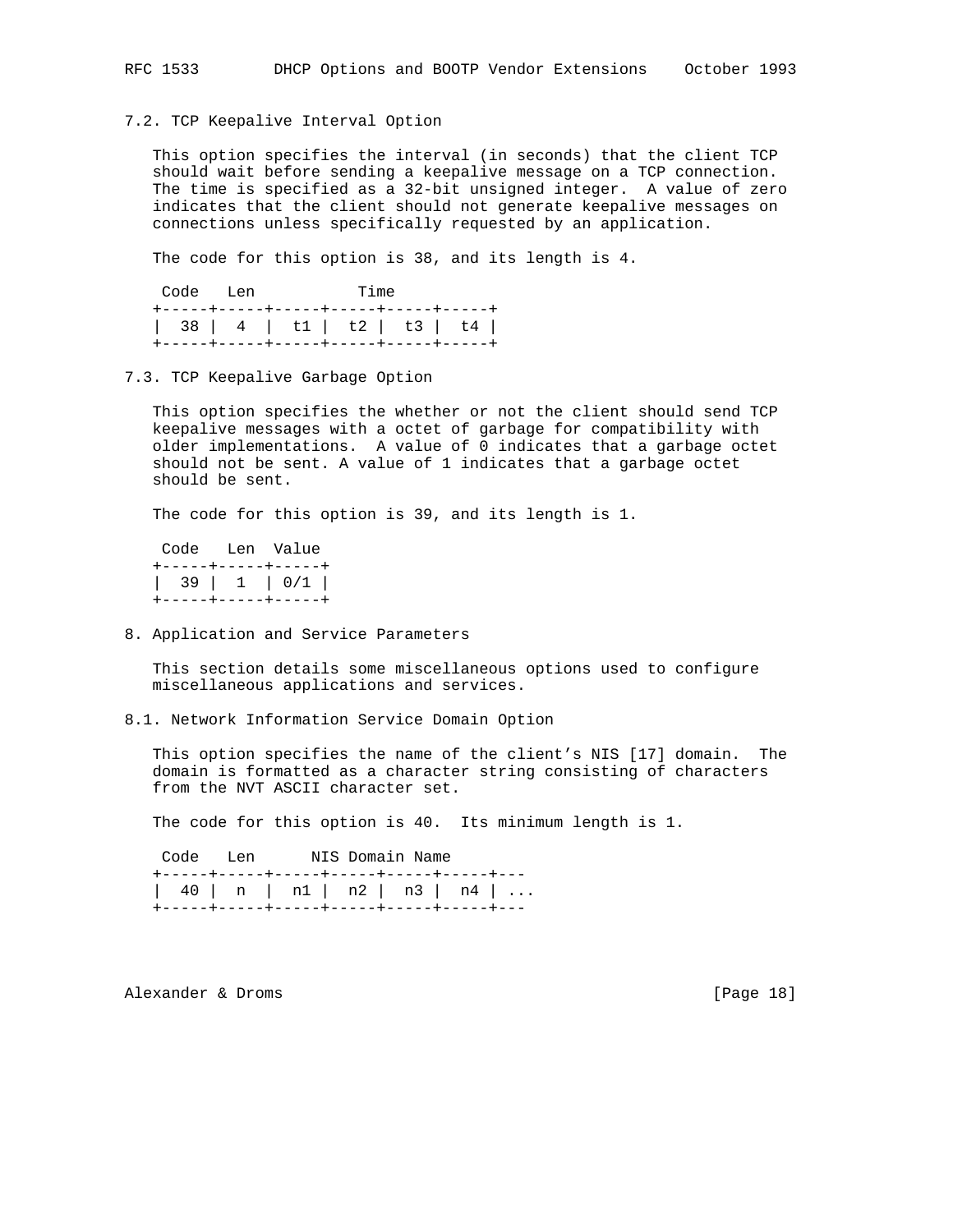### 8.2. Network Information Servers Option

 This option specifies a list of IP addresses indicating NIS servers available to the client. Servers SHOULD be listed in order of preference.

 The code for this option is 41. Its minimum length is 4, and the length MUST be a multiple of 4.

| Code Len |                                        | Address 1 |  |  |  |  |  |
|----------|----------------------------------------|-----------|--|--|--|--|--|
|          | $41$   n   a1   a2   a3   a4   a1   a2 |           |  |  |  |  |  |

### 8.3. Network Time Protocol Servers Option

 This option specifies a list of IP addresses indicating NTP [18] servers available to the client. Servers SHOULD be listed in order of preference.

 The code for this option is 42. Its minimum length is 4, and the length MUST be a multiple of 4.

| Code Len                             |  | Address 1 |  |  |  |  | Address 2 |
|--------------------------------------|--|-----------|--|--|--|--|-----------|
| 42   n   a1   a2   a3   a4   a1   a2 |  |           |  |  |  |  |           |
|                                      |  |           |  |  |  |  |           |

## 8.4. Vendor Specific Information

 This option is used by clients and servers to exchange vendor specific information. The information is an opaque object of n octets, presumably interpreted by vendor-specific code on the clients and servers. The definition of this information is vendor specific. The vendor is indicated in the class-identifier option. Servers not equipped to interpret the vendor-specific information sent by a client MUST ignore it (although it may be reported). Clients which do not receive desired vendor-specific information SHOULD make an attempt to operate without it, although they may do so (and announce they are doing so) in a degraded mode.

 If a vendor potentially encodes more than one item of information in this option, then the vendor SHOULD encode the option using "Encapsulated vendor-specific options" as described below:

 The Encapsulated vendor-specific options field SHOULD be encoded as a sequence of code/length/value fields of identical syntax to the DHCP options field with the following exceptions:

Alexander & Droms [Page 19]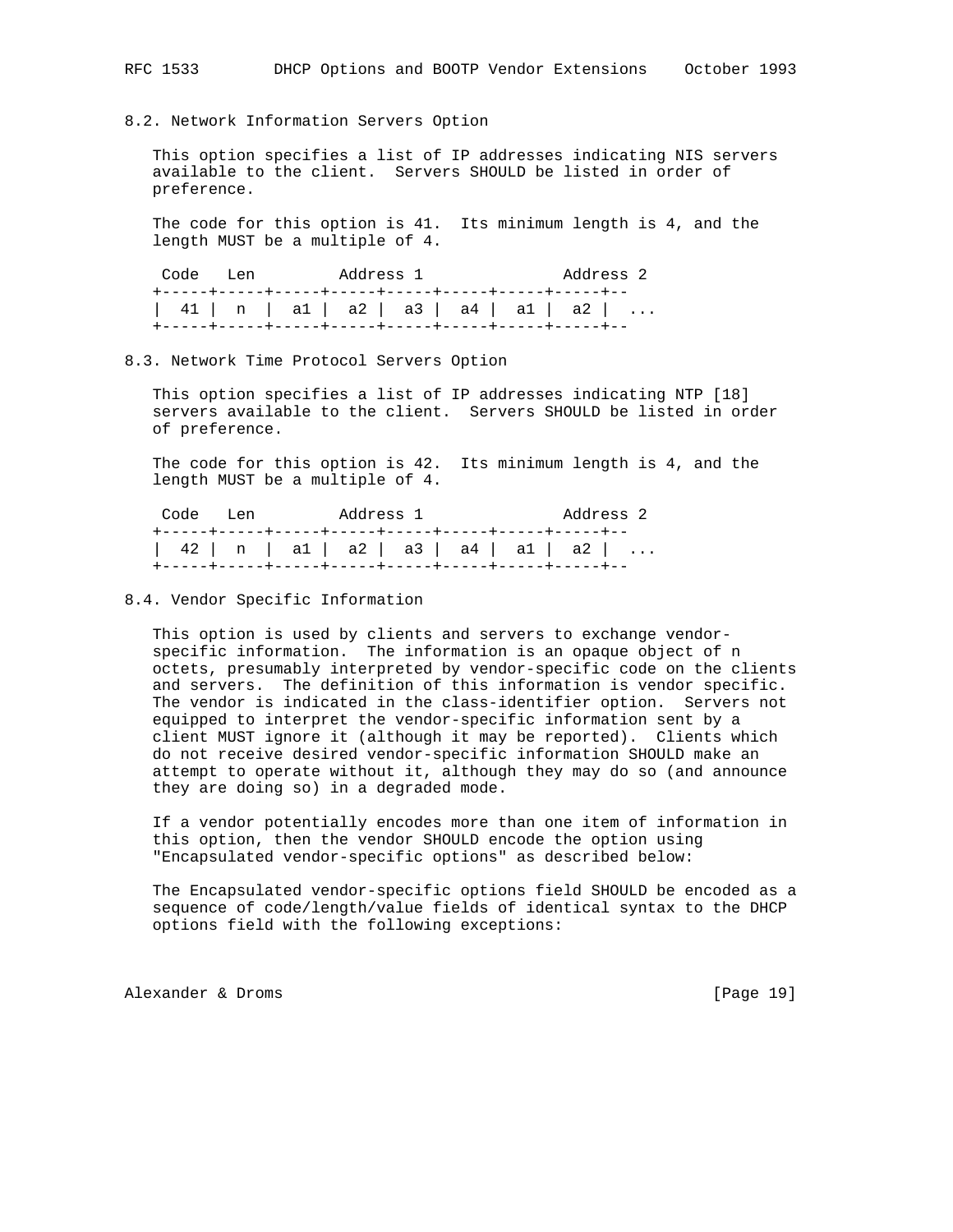- 1) There SHOULD NOT be a "magic cookie" field in the encapsulated vendor-specific extensions field.
- 2) Codes other than 0 or 255 MAY be redefined by the vendor within the encapsulated vendor-specific extensions field, but SHOULD conform to the tag-length-value syntax defined in section 2.
- 3) Code 255 (END), if present, signifies the end of the encapsulated vendor extensions, not the end of the vendor extensions field. If no code 255 is present, then the end of the enclosing vendor-specific information field is taken as the end of the encapsulated vendor-specific extensions field.

The code for this option is 43 and its minimum length is 1.

 Code Len Vendor-specific information +-----+-----+-----+-----+--- | 43 | n | i1 | i2 | ... +-----+-----+-----+-----+---

 When encapsulated vendor-specific extensions are used, the information bytes 1-n have the following format:

|  |  | Code Len Data_item |  |  | Code Len Data_item   Code |  |  |
|--|--|--------------------|--|--|---------------------------|--|--|
|  |  |                    |  |  |                           |  |  |

8.5. NetBIOS over TCP/IP Name Server Option

 The NetBIOS name server (NBNS) option specifies a list of RFC 1001/1002 [19] [20] NBNS name servers listed in order of preference.

 The code for this option is 44. The minimum length of the option is 4 octets, and the length must always be a multiple of 4.

| Code Len |  |                                                | Address 1 |  | Address 2 |  |
|----------|--|------------------------------------------------|-----------|--|-----------|--|
|          |  | 44   n   a1   a2   a3   a4   b1   b2   b3   b4 |           |  |           |  |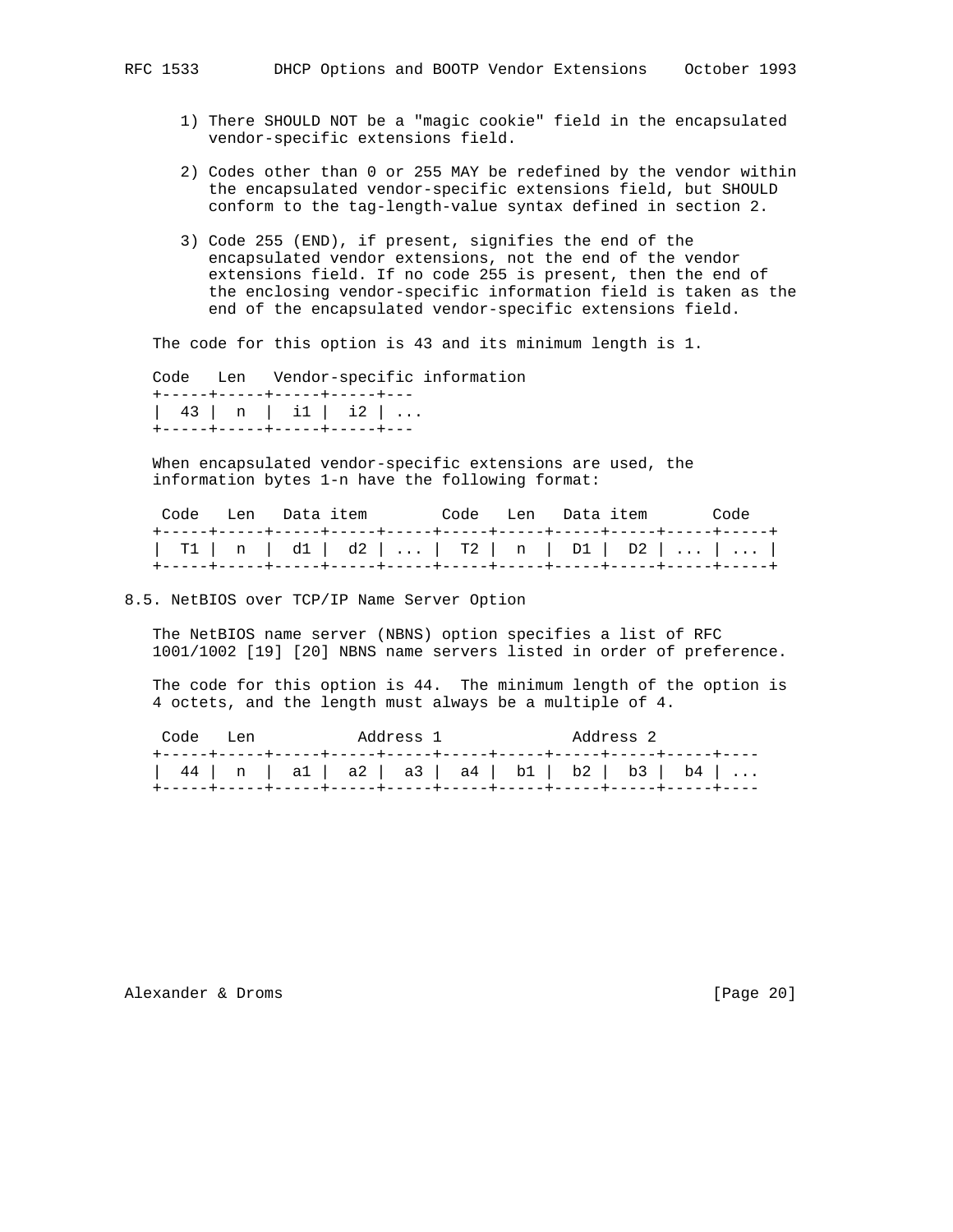## 8.6. NetBIOS over TCP/IP Datagram Distribution Server Option

 The NetBIOS datagram distribution server (NBDD) option specifies a list of RFC 1001/1002 NBDD servers listed in order of preference. The code for this option is 45. The minimum length of the option is 4 octets, and the length must always be a multiple of 4.

| Code Len |  | Address 1                                      |  | Address 2 |  |
|----------|--|------------------------------------------------|--|-----------|--|
|          |  | 45   n   a1   a2   a3   a4   b1   b2   b3   b4 |  |           |  |

#### 8.7. NetBIOS over TCP/IP Node Type Option

 The NetBIOS node type option allows NetBIOS over TCP/IP clients which are configurable to be configured as described in RFC 1001/1002. The value is specified as a single octet which identifies the client type as follows:

| Value        | Node Type |
|--------------|-----------|
|              |           |
| 0x1          | B-node    |
| $0 \times 2$ | P-node    |
| 0x4          | M-node    |
| 0x8          | H-node    |

 In the above chart, the notation '0x' indicates a number in base-16 (hexadecimal).

 The code for this option is 46. The length of this option is always 1.

Code Len Node Type

|  | +-----+-----+-----------+                                                                                                            |
|--|--------------------------------------------------------------------------------------------------------------------------------------|
|  | $\begin{array}{ c c c c c c c c } \hline \end{array}$ 46 $\begin{array}{ c c c c c } \hline 1 & \text{see above} \hline \end{array}$ |
|  | +-----+-----+-----------+                                                                                                            |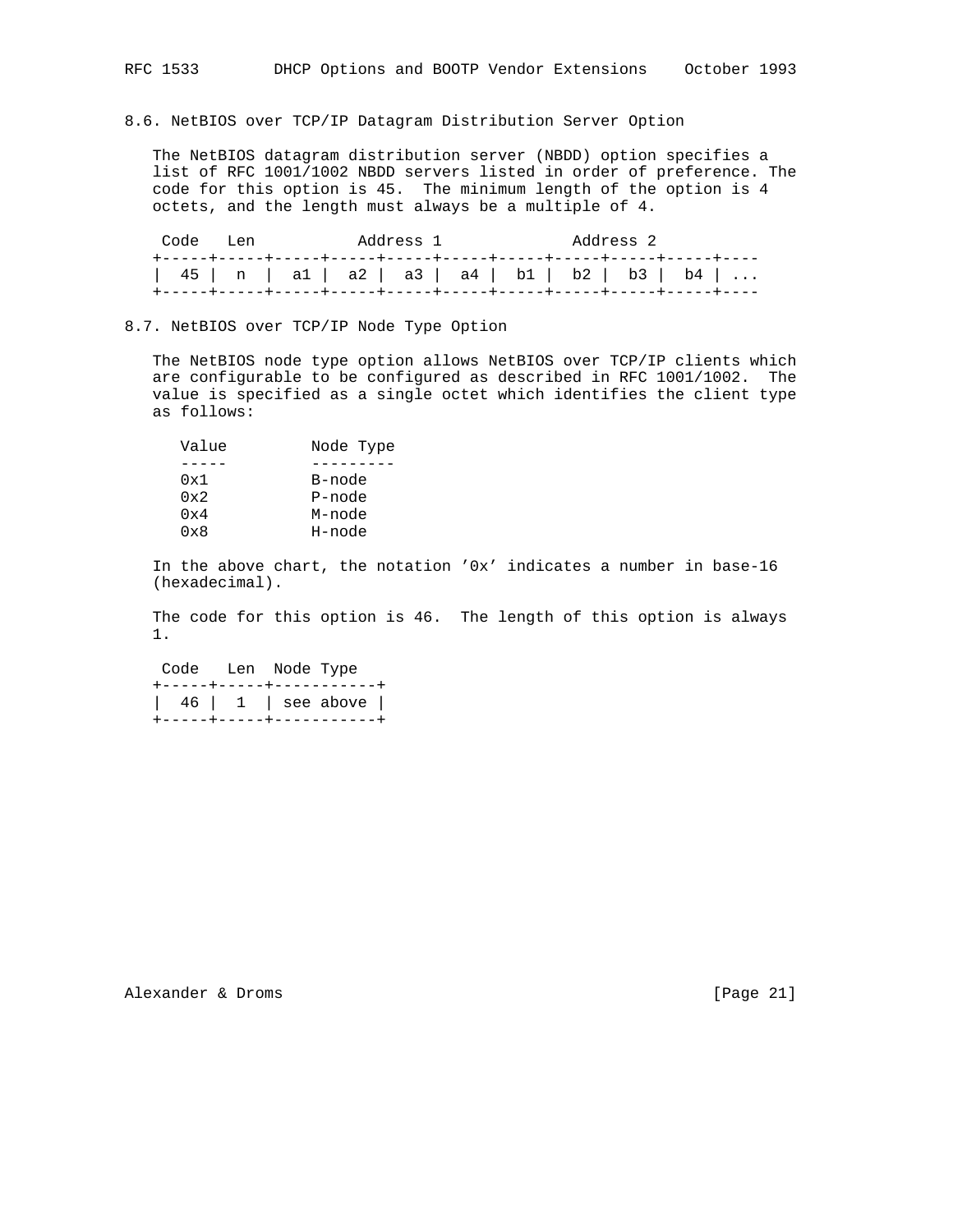8.8. NetBIOS over TCP/IP Scope Option

 The NetBIOS scope option specifies the NetBIOS over TCP/IP scope parameter for the client as specified in RFC 1001/1002. See [19], [20], and [8] for character-set restrictions.

 The code for this option is 47. The minimum length of this option is 1.

 Code Len NetBIOS Scope +-----+-----+-----+-----+-----+-----+---- | 47 | n | s1 | s2 | s3 | s4 | ... +-----+-----+-----+-----+-----+-----+----

8.9. X Window System Font Server Option

 This option specifies a list of X Window System [21] Font servers available to the client. Servers SHOULD be listed in order of preference.

 The code for this option is 48. The minimum length of this option is 4 octets, and the length MUST be a multiple of 4.

| Code Len | Address 1                            | Address 2 |
|----------|--------------------------------------|-----------|
|          | 48   n   a1   a2   a3   a4   a1   a2 |           |

8.10. X Window System Display Manager Option

 This option specifies a list of IP addresses of systems that are running the X Window System Display Manager and are available to the client.

Addresses SHOULD be listed in order of preference.

 The code for the this option is 49. The minimum length of this option is 4, and the length MUST be a multiple of 4.

Code Len Address 1 Address 2

 +-----+-----+-----+-----+-----+-----+-----+-----+--- | 49 | n | a1 | a2 | a3 | a4 | a1 | a2 | ... +-----+-----+-----+-----+-----+-----+-----+-----+---

Alexander & Droms [Page 22]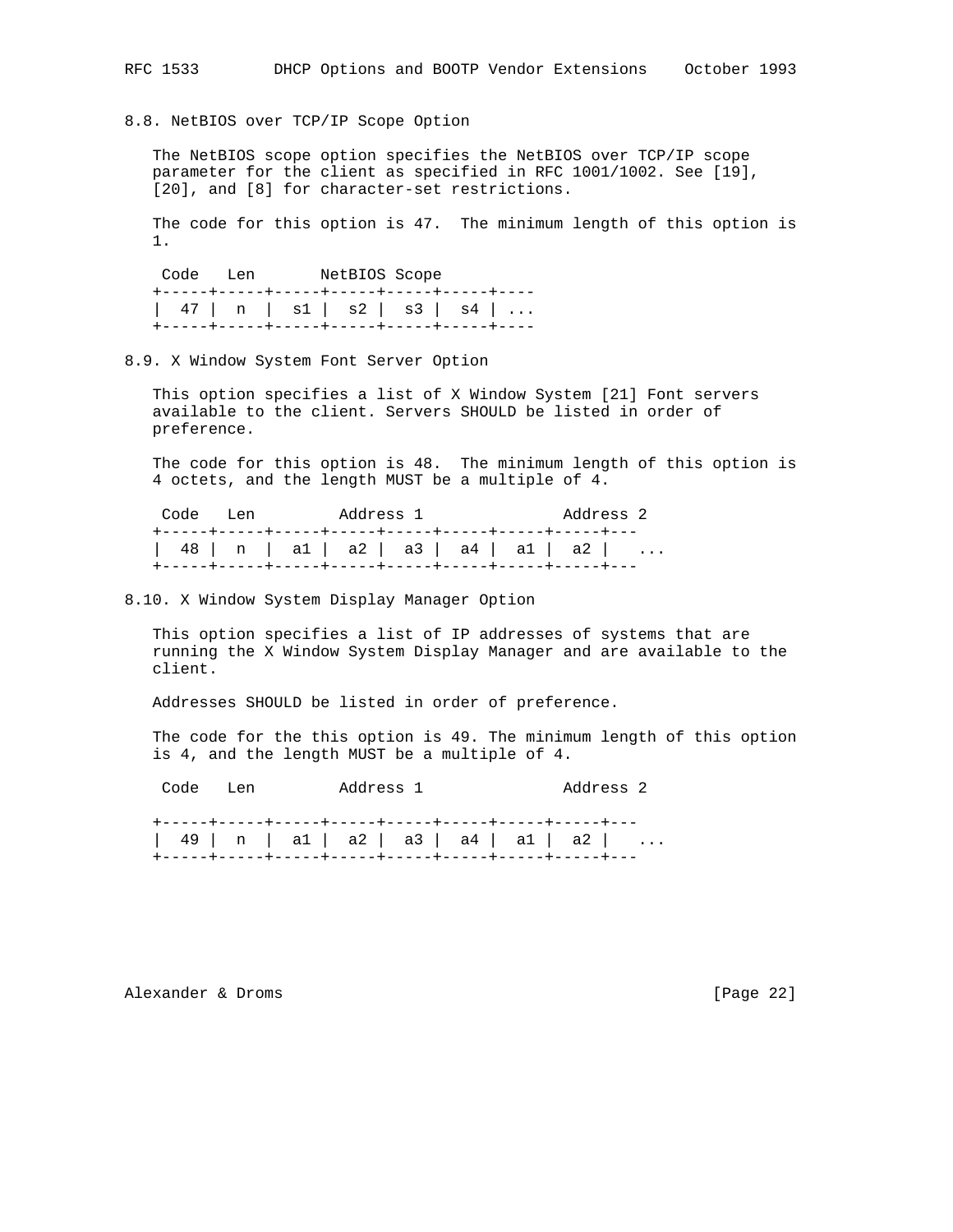RFC 1533 DHCP Options and BOOTP Vendor Extensions October 1993

9. DHCP Extensions

This section details the options that are specific to DHCP.

9.1. Requested IP Address

 This option is used in a client request (DHCPDISCOVER) to allow the client to request that a particular IP address be assigned.

The code for this option is 50, and its length is 4.

|  | Code Len                               |  | Address |  |  |  |  |
|--|----------------------------------------|--|---------|--|--|--|--|
|  | +-----+-----+-----+-----+------+----+- |  |         |  |  |  |  |
|  | 50   4   a1   a2   a3   a4             |  |         |  |  |  |  |
|  | +-----+-----+-----+-----+-----+----+   |  |         |  |  |  |  |

9.2. IP Address Lease Time

 This option is used in a client request (DHCPDISCOVER or DHCPREQUEST) to allow the client to request a lease time for the IP address. In a server reply (DHCPOFFER), a DHCP server uses this option to specify the lease time it is willing to offer.

 The time is in units of seconds, and is specified as a 32-bit unsigned integer.

The code for this option is 51, and its length is 4.

| Code Len |  |                                        | Lease Time |  |
|----------|--|----------------------------------------|------------|--|
|          |  | +-----+----+-----+-----+----+----+---- |            |  |
|          |  |                                        |            |  |
|          |  | +-----+----+-----+-----+----+----+---- |            |  |

9.3. Option Overload

 This option is used to indicate that the DHCP "sname" or "file" fields are being overloaded by using them to carry DHCP options. A DHCP server inserts this option if the returned parameters will exceed the usual space allotted for options.

 If this option is present, the client interprets the specified additional fields after it concludes interpretation of the standard option fields.

 The code for this option is 52, and its length is 1. Legal values for this option are:

Alexander & Droms [Page 23]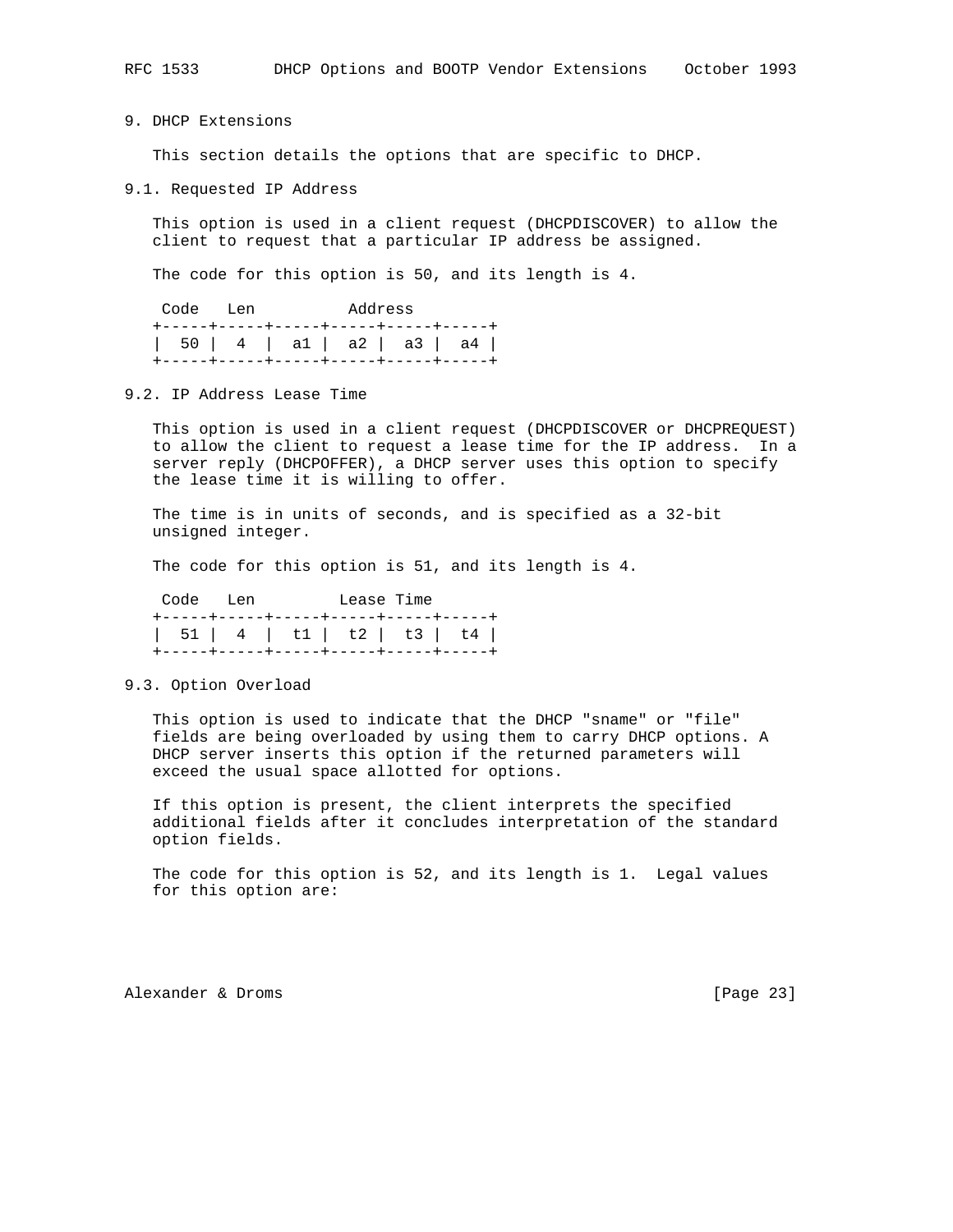Value Meaning ----- -------- 1 the "file" field is used to hold options 2 the "sname" field is used to hold options 3 both fields are used to hold options Code Len Value +-----+-----+-----+ | 52 | 1 |1/2/3|

9.4. DHCP Message Type

+-----+-----+-----+

 This option is used to convey the type of the DHCP message. The code for this option is 53, and its length is 1. Legal values for this option are:

| Value | Message Type       |
|-------|--------------------|
|       |                    |
| 1.    | DHCPDISCOVER       |
| 2.    | <b>DHCPOFFER</b>   |
| 3     | <b>DHCPREOUEST</b> |
| 4     | DHCPDECLINE        |
| 5     | <b>DHCPACK</b>     |
| б     | <b>DHCPNAK</b>     |
|       | <b>DHCPRELEASE</b> |

 Code Len Type +-----+-----+-----+ | 53 | 1 | 1-7 | +-----+-----+-----+

9.5. Server Identifier

 This option is used in DHCPOFFER and DHCPREQUEST messages, and may optionally be included in the DHCPACK and DHCPNAK messages. DHCP servers include this option in the DHCPOFFER in order to allow the client to distinguish between lease offers. DHCP clients indicate which of several lease offers is being accepted by including this option in a DHCPREQUEST message.

The identifier is the IP address of the selected server.

Alexander & Droms [Page 24]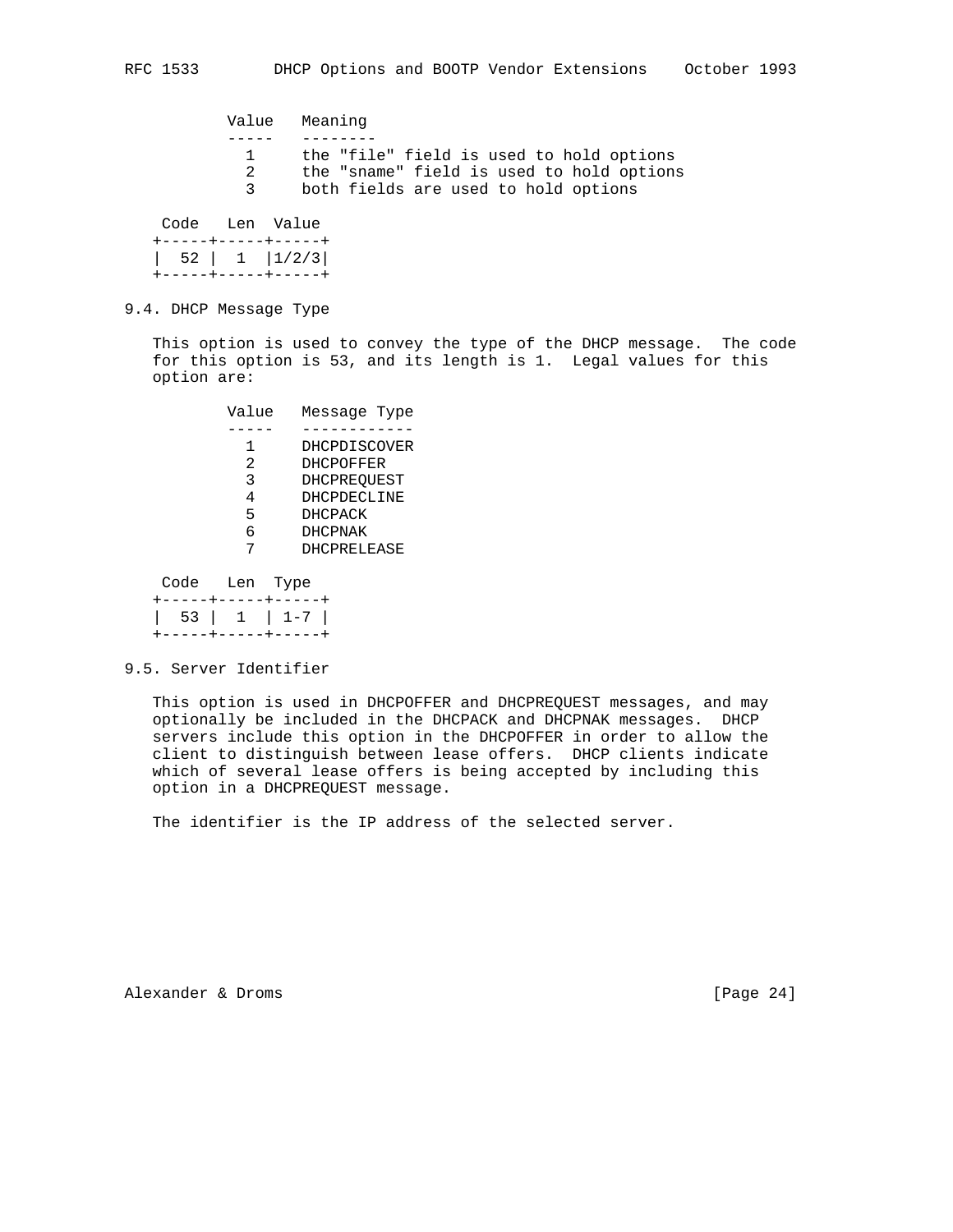The code for this option is 54, and its length is 4.

|  | Code Len                              |  |  | Address |  |  |  |
|--|---------------------------------------|--|--|---------|--|--|--|
|  | +-----+-----+-----+-----+-----+----+- |  |  |         |  |  |  |
|  | 54   4   a1   a2   a3   a4            |  |  |         |  |  |  |
|  | +-----+-----+-----+-----+-----+----+  |  |  |         |  |  |  |

## 9.6. Parameter Request List

 This option is used by a DHCP client to request values for specified configuration parameters. The list of requested parameters is specified as n octets, where each octet is a valid DHCP option code as defined in this document.

 The client MAY list the options in order of preference. The DHCP server is not required to return the options in the requested order, but MUST try to insert the requested options in the order requested by the client.

The code for this option is 55. Its minimum length is 1.

|                              | Code Len Option Codes |  |
|------------------------------|-----------------------|--|
| +-----+-----+-----+----+---  |                       |  |
| 55   n   c1   c2             |                       |  |
| +-----+-----+-----+----+---- |                       |  |

### 9.7. Message

 This option is used by a DHCP server to provide an error message to a DHCP client in a DHCPNAK message in the event of a failure. A client may use this option in a DHCPDECLINE message to indicate the why the client declined the offered parameters. The message consists of n octets of NVT ASCII text, which the client may display on an available output device.

The code for this option is 56 and its minimum length is 1.

|  | Code Len Text                |  |
|--|------------------------------|--|
|  | +-----+-----+-----+-----+--- |  |
|  | 56   n   c1   c2             |  |
|  | +-----+-----+-----+-----+--- |  |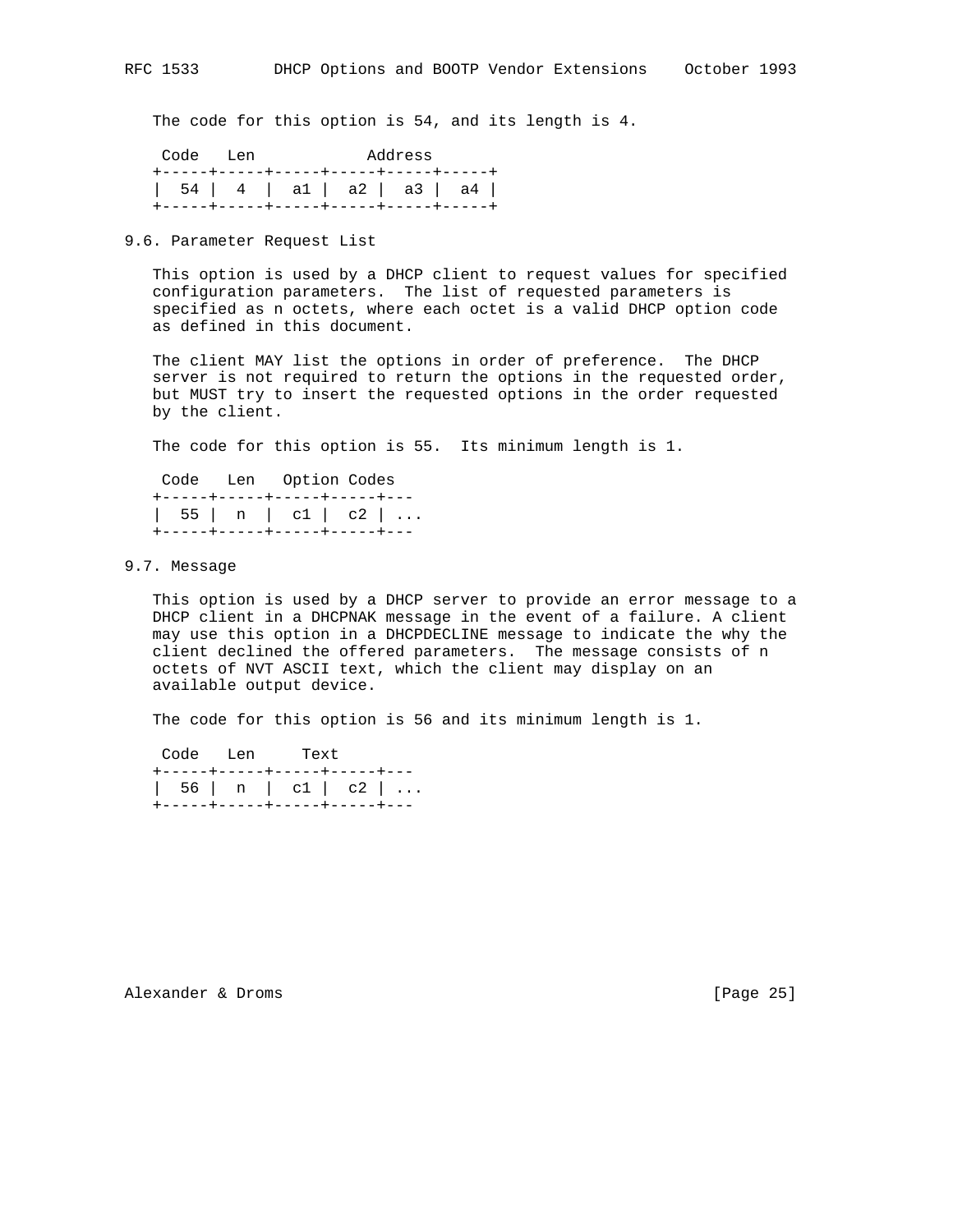9.8. Maximum DHCP Message Size

 This option specifies the maximum length DHCP message that it is willing to accept. The length is specified as an unsigned 16-bit integer. A client may use the maximum DHCP message size option in DHCPDISCOVER or DHCPREQUEST messages, but should not use the option in DHCPDECLINE messages.

 The code for this option is 57, and its length is 2. The minimum legal value is 576 octets.

|                           | Code Len Length |  |
|---------------------------|-----------------|--|
| +-----+-----+-----+-----+ |                 |  |
|                           |                 |  |
| +-----+-----+-----+----+  |                 |  |

9.9. Renewal (T1) Time Value

 This option specifies the time interval from address assignment until the client transitions to the RENEWING state.

 The value is in units of seconds, and is specified as a 32-bit unsigned integer.

The code for this option is 58, and its length is 4.

| Code Len |                                       | T1 Interval |  |
|----------|---------------------------------------|-------------|--|
|          | +-----+-----+-----+-----+-----+----+- |             |  |
|          | 58   4   t1   t2   t3   t4            |             |  |
|          | +-----+-----+-----+-----+-----+----+- |             |  |

9.10. Rebinding (T2) Time Value

 This option specifies the time interval from address assignment until the client transitions to the REBINDING state.

 The value is in units of seconds, and is specified as a 32-bit unsigned integer.

The code for this option is 59, and its length is 4.

Code Len T2 Interval

|  | +-----+-----+-----+------+-----+-----+ |  |  |
|--|----------------------------------------|--|--|
|  |                                        |  |  |
|  |                                        |  |  |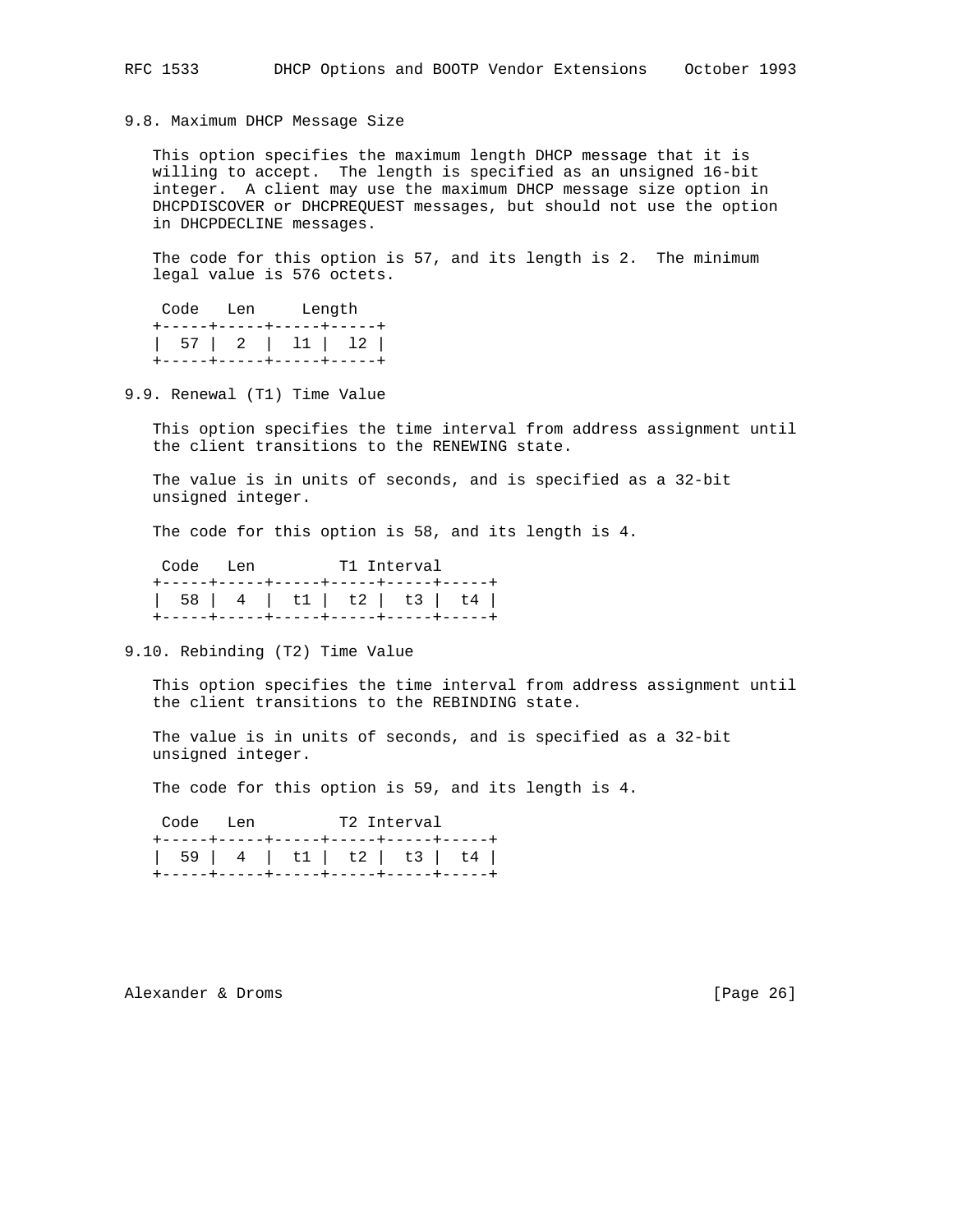## 9.11. Class-identifier

 This option is used by DHCP clients to optionally identify the type and configuration of a DHCP client. The information is a string of n octets, interpreted by servers. Vendors and sites may choose to define specific class identifiers to convey particular configuration or other identification information about a client. For example, the identifier may encode the client's hardware configuration. Servers not equipped to interpret the class-specific information sent by a client MUST ignore it (although it may be reported).

The code for this option is 60, and its minimum length is 1.

|  | Code Len Class-Identifier    |  |
|--|------------------------------|--|
|  | +-----+-----+-----+-----+--- |  |
|  | 60   n   11   12             |  |
|  | +-----+-----+-----+-----+--- |  |

## 9.12. Client-identifier

 This option is used by DHCP clients to specify their unique identifier. DHCP servers use this value to index their database of address bindings. This value is expected to be unique for all clients in an administrative domain.

Identifiers consist of a type-value pair, similar to the

 It is expected that this field will typically contain a hardware type and hardware address, but this is not required. Current legal values for hardware types are defined in [22].

The code for this option is 61, and its minimum length is 2.

```
 Code Len Type Client-Identifier
+-----+-----+-----+-----+-----+---
| 61 | n | t1 | i1 | i2 | ...
+-----+-----+-----+-----+-----+---
```
#### 10. Extensions

Additional generic data fields may be registered by contacting:

 Internet Assigned Numbers Authority (IANA) USC/Information Sciences Institute 4676 Admiralty Way Marina del Rey, California 90292-6695

or by email as: iana@isi.edu

Alexander & Droms [Page 27]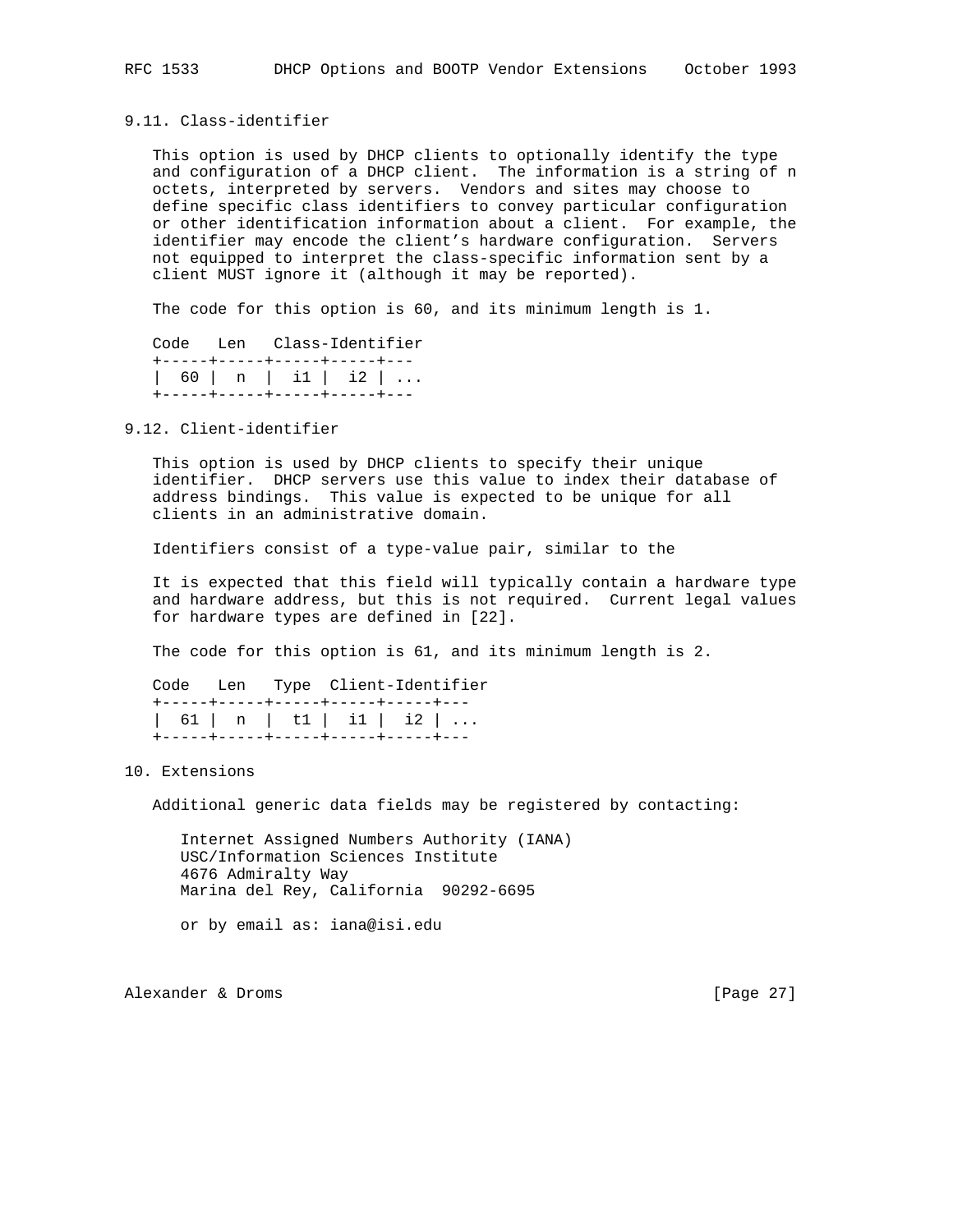Implementation specific use of undefined generic types (those in the range 61-127) may conflict with other implementations, and registration is required.

11. Acknowledgements

 The authors would like to thank Philip Almquist for his feedback on this document. The comments of the DHCP Working Group are also gratefully acknowledged. In particular, Mike Carney and Jon Dreyer from SunSelect suggested the current format of the Vendor-specific Information option.

 RFC 1497 is based on earlier work by Philip Prindeville, with help from Drew Perkins, Bill Croft, and Steve Deering.

12. References

- [1] Droms, R., "Dynamic Host Configuration Protocol", RFC 1531, Bucknell University, October 1993.
- [2] Reynolds, J., "BOOTP Vendor Information Extensions", RFC 1497, USC/Information Sciences Institute, August 1993.
- [3] Croft, W., and J. Gilmore, "Bootstrap Protocol", RFC 951, Stanford University and Sun Microsystems, September 1985.
- [4] Braden, R., Editor, "Requirements for Internet Hosts - Communication Layers", STD 3, RFC 1122, USC/Information Sciences Institute, October 1989.
- [5] Mogul, J., and J. Postel, "Internet Standard Subnetting Procedure", STD 5, RFC 950, USC/Information Sciences Institute, August 1985.
- [6] Postel, J., and K. Harrenstien, "Time Protocol", STD 26, RFC 868, USC/Information Sciences Institute, SRI, May 1983.
- [7] Postel, J., "Name Server", IEN 116, USC/Information Sciences Institute, August 1979.
- [8] Mockapetris, P., "Domain Names Implementation and Specification", STD 13, RFC 1035, USC/Information Sciences Institute, November 1987.
- [9] Postel, J., "Quote of the Day Protocol", STD 23, RFC 865, USC/Information Sciences Institute, May 1983.

Alexander & Droms [Page 28]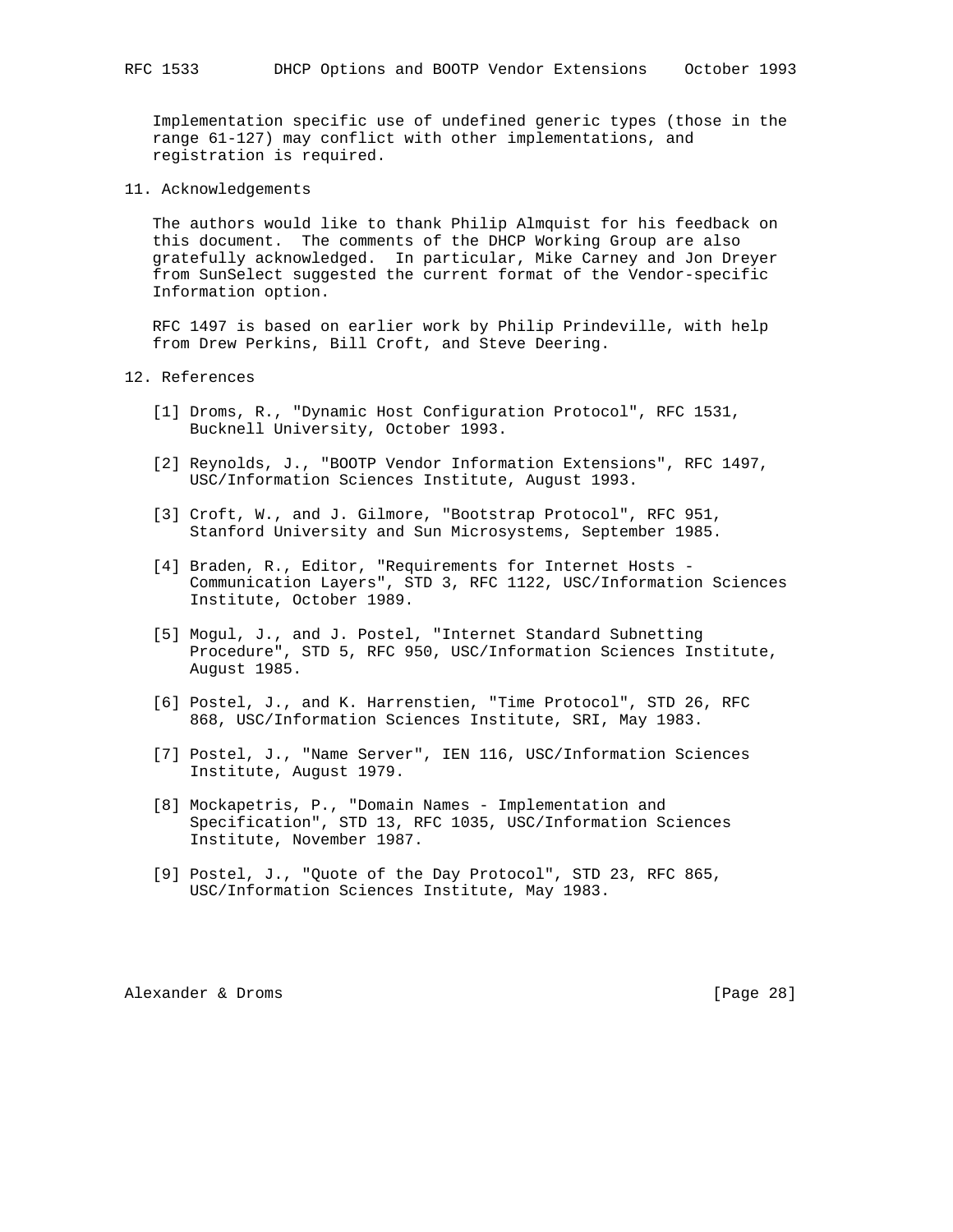- [10] McLaughlin, L., "Line Printer Daemon Protocol", RFC 1179, The Wollongong Group, August 1990.
- [11] Accetta, M., "Resource Location Protocol", RFC 887, CMU, December 1983.
- [12] Mogul, J. and S. Deering, "Path MTU Discovery", RFC 1191, DECWRL, Stanford University, November 1990.
- [13] Deering, S., "ICMP Router Discovery Messages", RFC 1256, Xerox PARC, September 1991.
- [14] Leffler, S. and M. Karels, "Trailer Encapsulations", RFC 893, U. C. Berkeley, April 1984.
- [15] Hornig, C., "Standard for the Transmission of IP Datagrams over Ethernet Networks", RFC 894, Symbolics, April 1984.
- [16] Postel, J. and J. Reynolds, "Standard for the Transmission of IP Datagrams Over IEEE 802 Networks", RFC 1042, USC/Information Sciences Institute, February 1988.
- [17] Sun Microsystems, "System and Network Administration", March 1990.
- [18] Mills, D., "Internet Time Synchronization: The Network Time Protocol", RFC 1305, UDEL, March 1992.
- [19] NetBIOS Working Group, "Protocol Standard for a NetBIOS Service on a TCP/UDP transport: Concepts and Methods", STD 19, RFC 1001, March 1987.
- [20] NetBIOS Working Group, "Protocol Standard for a NetBIOS Service on a TCP/UDP transport: Detailed Specifications", STD 19, RFC 1002, March 1987.
- [21] Scheifler, R., "FYI On the X Window System", FYI 6, RFC 1198, MIT Laboratory for Computer Science, January 1991.
- [22] Reynolds, J., and J. Postel, "Assigned Numbers", STD 2, RFC 1340, USC/Information Sciences Institute, July 1992.

13. Security Considerations

Security issues are not discussed in this memo.

Alexander & Droms [Page 29]